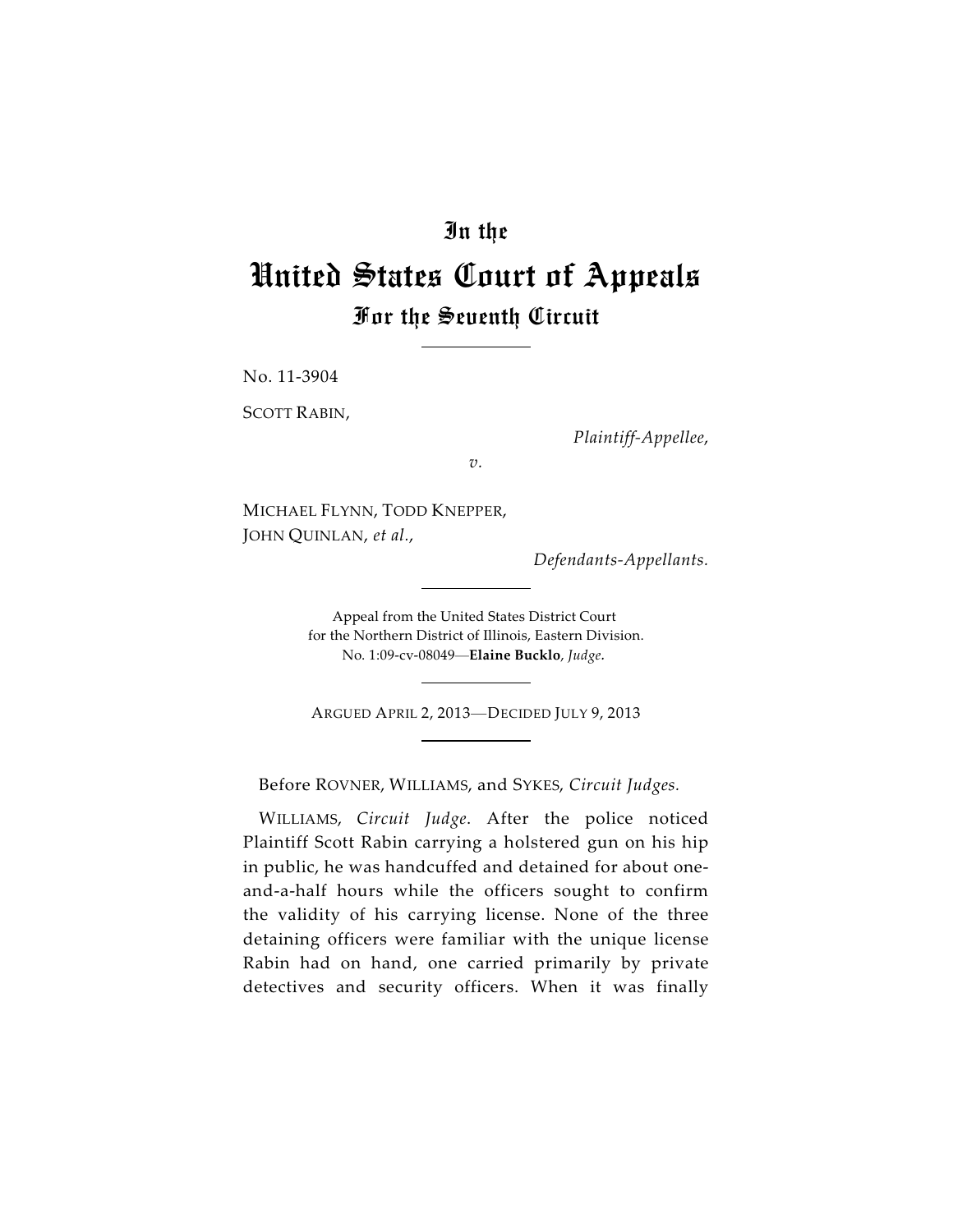confirmed that Rabin's license was legitimate, he was released. Rabin then sued the individual officers for unlawful arrest and excessive force, arguing that the officers should have known what that license was and should have released him as soon as he presented it. The district court denied the officers' motion for summary judgment to the extent that it sought qualified immunity for both claims.

We find that the officers are entitled to qualified immunity on the unlawful arrest claim, because even if the officers had known what that type of license was, it still would have been reasonable under clearly established law for them to detain Rabin while they verified the legitimacy of a license to carry a deadly weapon. Though the length of Rabin's detention was unfortunate, it was largely caused by the government's failure to have an efficient system of license verification. As for Rabin's excessive force claims, which allege that the unnecessary tightness of the handcuffs exacerbated his preexisting medical conditions, the evidence shows that Rabin only told Deputy Sheriff Todd Knepper about his medical issues. So while Knepper is not entitled to qualified immunity on that claim, the other two officers are. Therefore we affirm the district court's denial of qualified immunity for Knepper on the excessive force claim, but reverse the district court's denial of qualified immunity for the rest of the claims.

### **I. BACKGROUND**

Because the officers moved for summary judgment, we construe the facts in favor of the plaintiff. On Decem-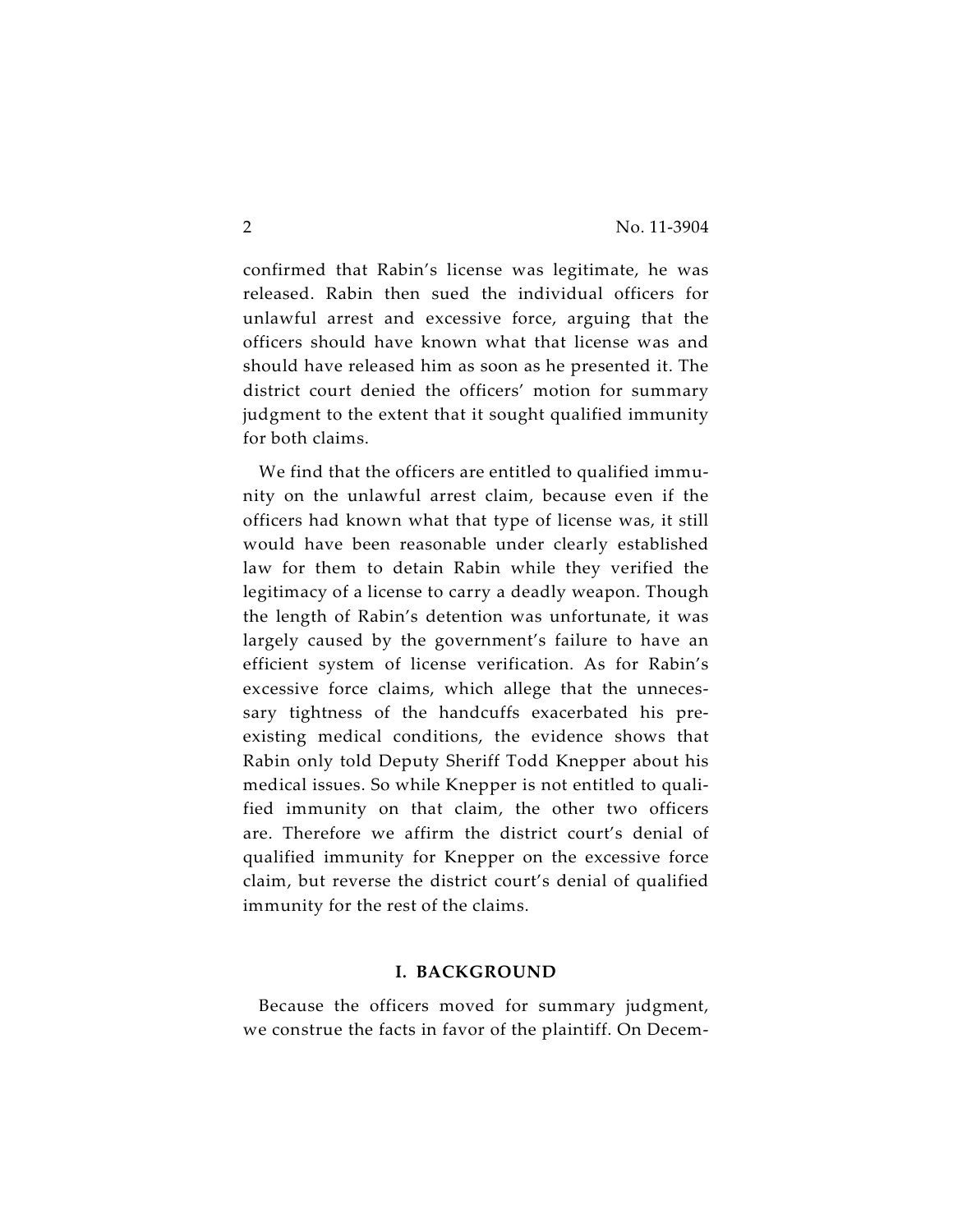ber 19, 2009, Plaintiff Scott Rabin, working as a licensed private investigator, was serving a court order on a registered corporate agent at an office complex in Buffalo Grove, Illinois. Deputy Michael Flynn, who was also serving process in that area, saw that Rabin was wearing a holstered gun on his hip. Flynn stopped Rabin and asked if he had a gun. Rabin said yes, explained that he was a licensed private investigator, and presented a carrying license called a "tan card" (formally called a "firearm control card"). $^1$  It is undisputed that Rabin's tan card legally authorized Rabin to carry a gun at the time he was stopped by Flynn. *See* 225 ILCS 447/35-35.

Flynn, however, did not know what a tan card was. So he confiscated Rabin's gun, which was fully loaded, and made a radio call to his dispatcher asking him to run the tan card through a system called LEADS ("Law Enforcement Agencies Data System"). The dispatcher said he could not verify the card through LEADS, that the tan card "might be a concealed carry card," and that he would call the "Springfield desk." After a few minutes, Flynn called the dispatcher again to see if Springfield

 $1$  The firearm control card is called a "tan card" because of the unique tan color of the card. *See Haywood v. City of Chicago*, 378 F.3d 714, 715 (7th Cir. 2004) (a " 'tan card' . . . certifies that the cardholder, being employed by a licensed security agency . . . and having received firearms training, may carry a weapon while working or commuting"). Rabin also presented Flynn a Private Detective License and a Firearm Owner's Identification Card, but these cards did not independently authorize Rabin to carry a firearm and are not directly relevant to our analysis.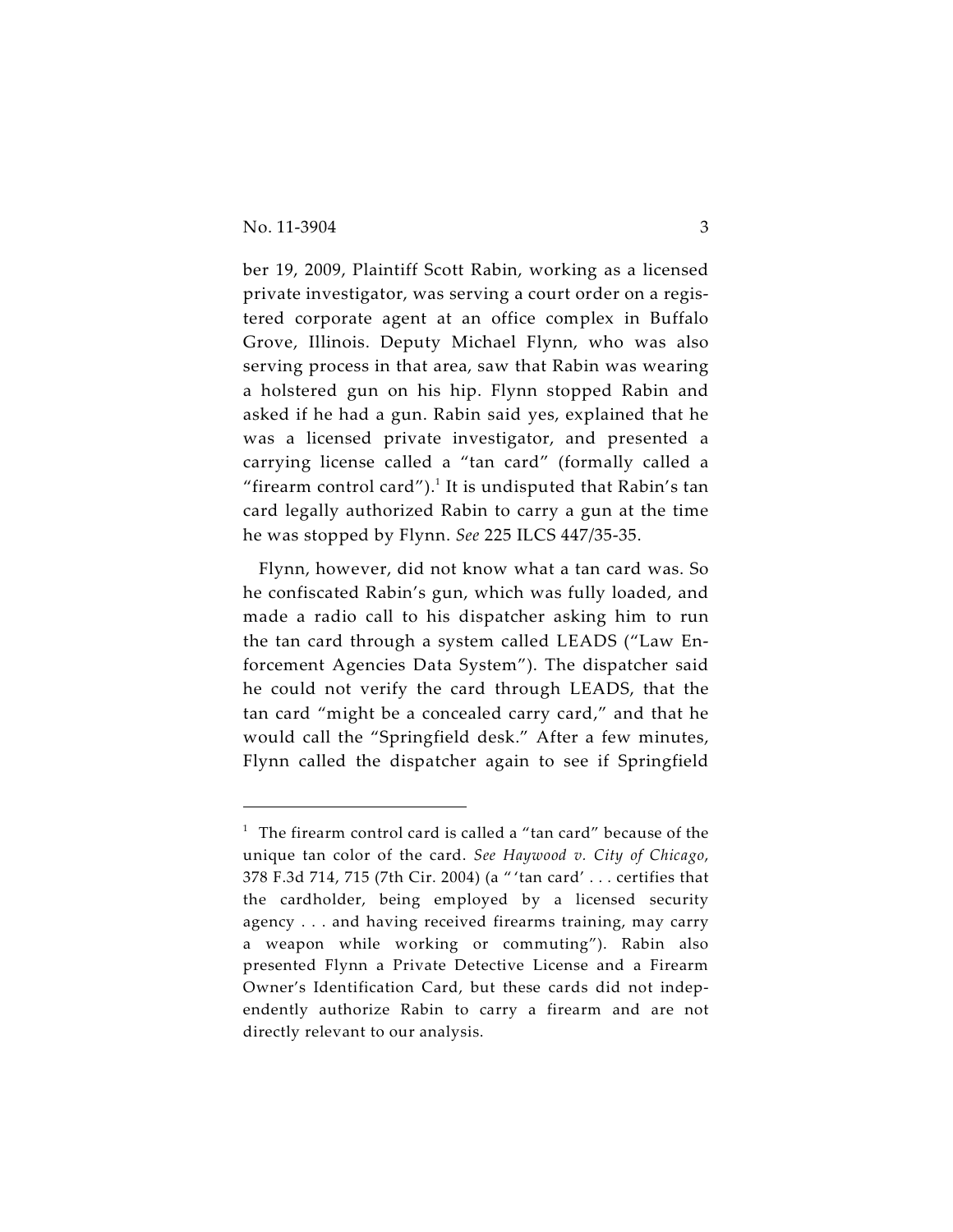knew anything about the tan card, and was told that it did not.

Deputy Sheriff Todd Knepper, who had heard on the radio that Flynn was with a man with a gun, arrived on the scene, confirmed that Rabin was the person who was armed, then handcuffed and searched him. Rabin repeated to Flynn and Knepper that he was authorized to carry the gun, but Knepper also did not know what a tan card was and put Rabin into the back of Knepper's vehicle.

Deputy Sheriff John Quinlan then arrived in a "cage" car. Flynn updated him on the situation, but Quinlan also did not know what a tan card was. Knepper brought Rabin out of his vehicle and put him in Quinlan's cage car for transport to the police station. Rabin then told the three officers that his handcuffs were "tight." Quinlan removed the handcuffs and placed his own handcuffs on Rabin (the parties agree that switching handcuffs in this manner is normal when someone is being transported to the station). Rabin then asked Knepper if the handcuffs could be left off, told him that he had a "bad neck" and a "bad hand in the past," and that the second pair was even tighter than the first pair. Knepper did not do anything about the handcuffs, and Rabin was left in the cage car for about 25 minutes. During this time, Rabin tried to get the officers' attention from within the closed car and yelled a couple times, "Can you please come here?", but no one responded. Quinlan then removed the handcuffs and put Rabin in a non-cage squad car. Rabin was taken to the Buffalo Grove Police Department, a 30-minute drive.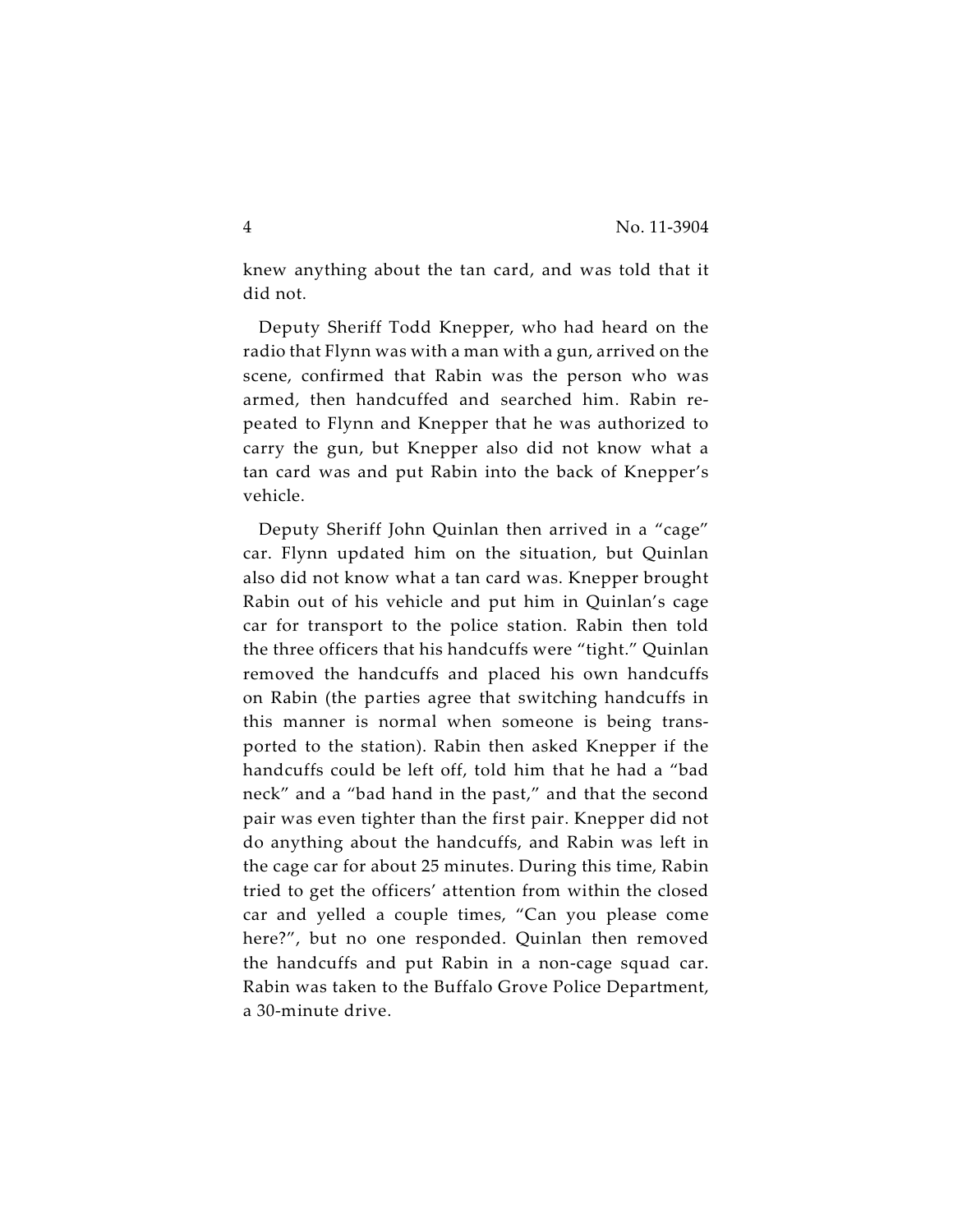Eventually, the Lake County State's Attorney's Office confirmed that Rabin could lawfully carry the gun. (There is nothing in the record that explains how exactly Rabin's tan card was verified, or how the State's Attorney's Office came to be involved in the verification process.) Rabin was then released. (Rabin's brief asserts that the tan card was verified *before* his 30-minute trip to the police station, but none of the brief's citations supports such a fact or inference.) Construing the facts in the light most favorable to Rabin, he was detained for a total of about an hour-and-a-half, and it is undisputed that Rabin acted in a cooperative manner during the entire incident. Afterwards, Rabin allegedly suffered swelling and bruising to his wrists, muscle spasms in his neck, and needed to see a hand surgeon. He also had surgery on his neck to deal with the pains related to these injuries.

Rabin sued Flynn, Knepper, Quinlan, and other defendants including Cook County pursuant to 42 U.S.C. § 1983, for unlawful arrest and excessive force in violation of the Fourth Amendment. The defendants filed a motion for summary judgment, which the district court denied in relevant part, finding that Flynn, Knepper, and Quinlan were not entitled to qualified immunity. This appeal concerns solely the district court's denial of qualified immunity for the three individual officers.

## **II. ANALYSIS**

"The doctrine of qualified immunity protects government officials from liability for civil damages when their conduct does not violate clearly established statutory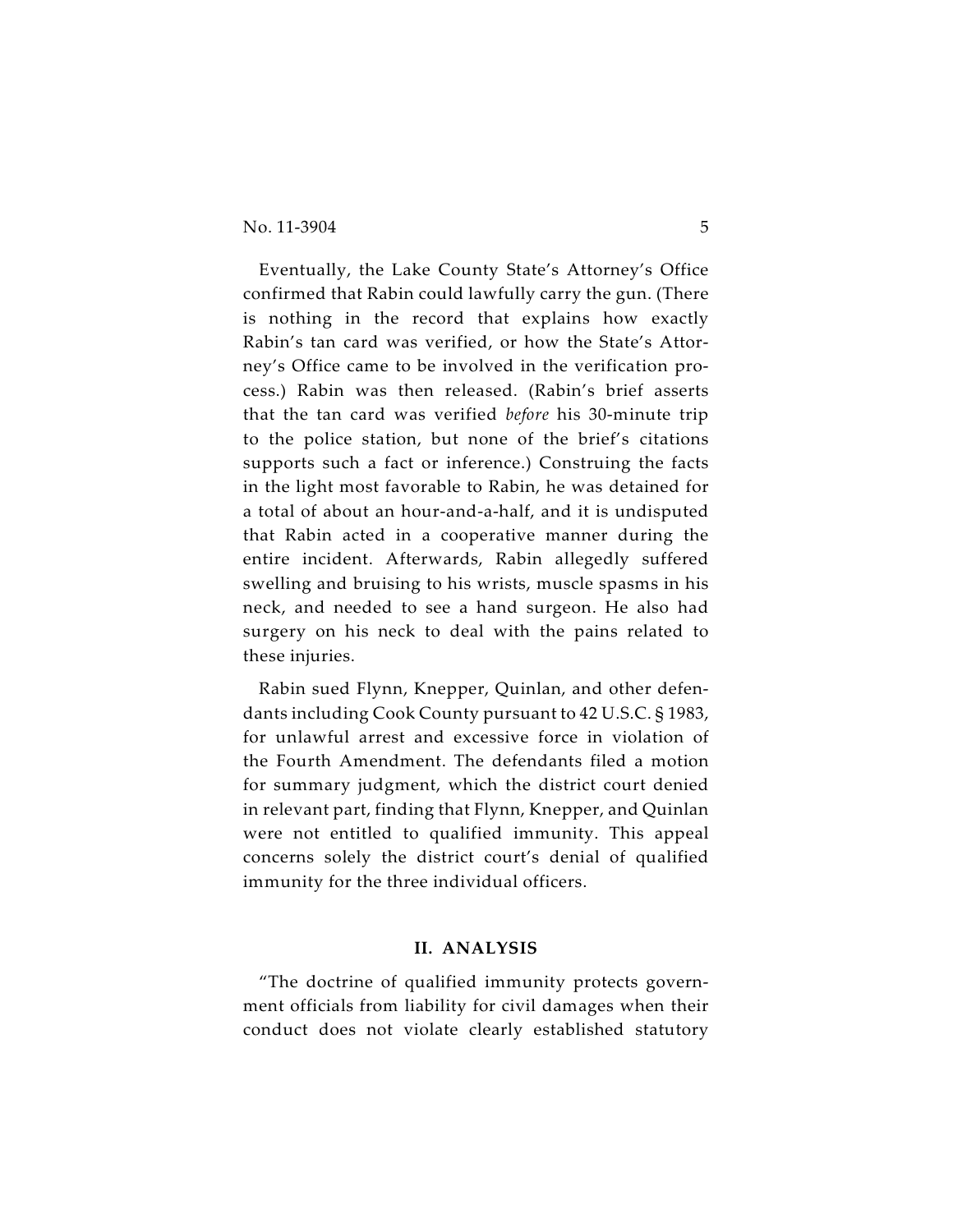or constitutional rights of which a reasonable person would have known." *Humphries v. Milwaukee Cnty.*, 702 F.3d 1003, 1006 (7th Cir. 2012) (citations and quotation marks omitted). To be clearly established at the time of the challenged conduct, the right's contours must be "sufficiently clear that every reasonable official would have understood that what he is doing violates that right," and "existing precedent must have placed the statutory or constitutional question beyond debate." *Id.* (citations and internal quotation marks omitted). This standard "protects the balance between vindication of constitutional rights and government officials' effective performance of their duties by ensuring that officials can reasonably . . . anticipate when their conduct may give rise to liability for damages." *Reichle v. Howards*, 132 S. Ct. 2088, 2093 (2012) (internal quotation marks and citation omitted). "[A] court may grant qualified immunity on the ground that a purported right was not 'clearly established' by prior case law without first resolving whether the purported right exists." *Humphries*, 702 F.3d at 1006 (citing *Pearson v. Callahan*, 555 U.S. 223, 236 (2009)). The plaintiff carries the burden of defeating the qualified immunity defense, and we review the district court's grant of summary judgment on the basis of qualified immunity de novo. *Id.* Where, as here, the denial of qualified immunity was based on an issue of law, we have jurisdiction to consider appeals from such denials. *Hernandez v. Cook Cnty. Sheriff's Office*, 634 F.3d 906, 912 (7th Cir. 2011).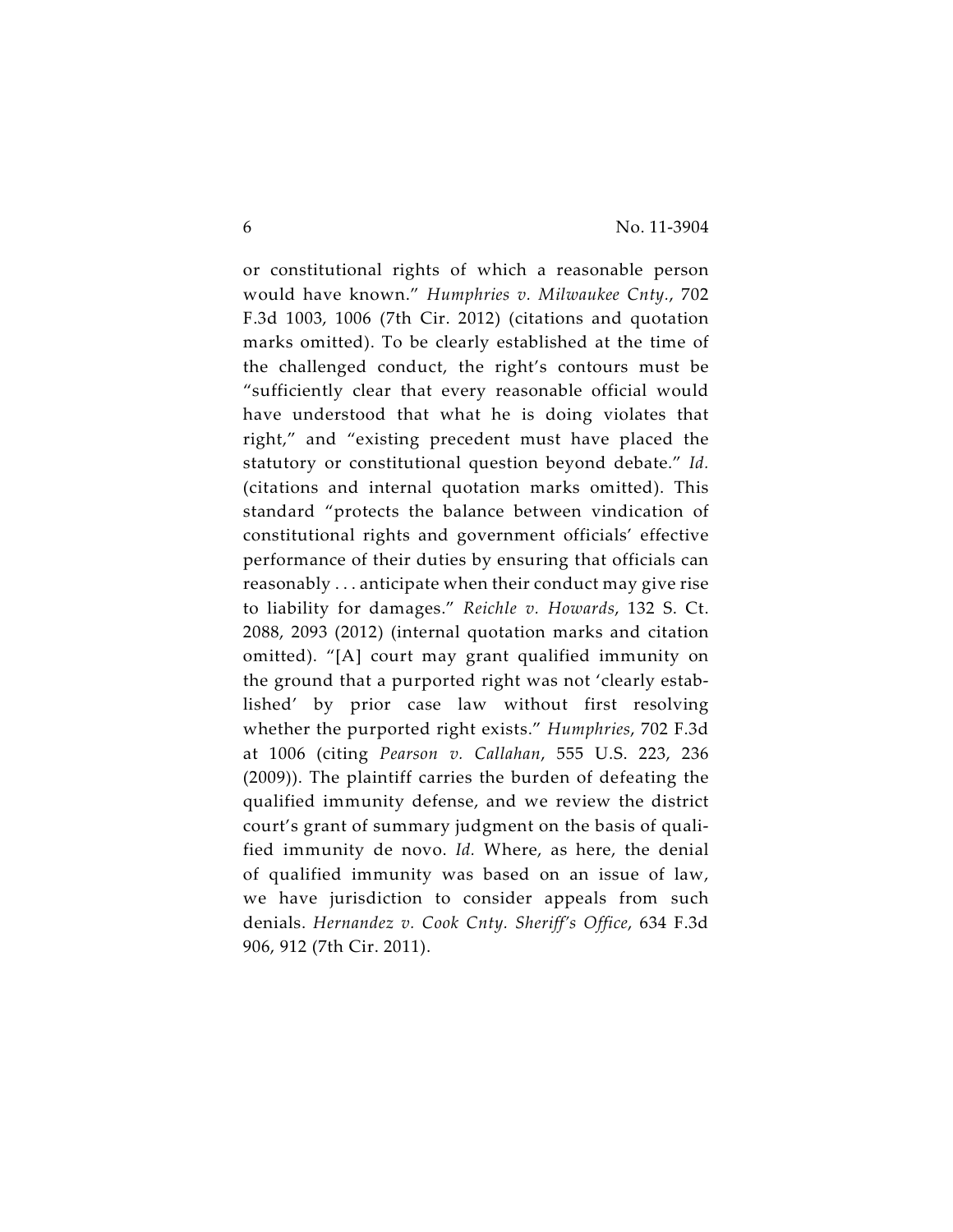## **A. The Officers Are Entitled to Qualified Immunity On Rabin's Wrongful Arrest Claim**

Generally speaking, the Fourth Amendment permits officers to perform an investigatory stop if they have a reasonable and articulable suspicion of wrongdoing. *Jewett v. Anders*, 521 F.3d 818, 823 (7th Cir. 2008). In evaluating the reasonableness of an investigatory stop, we examine whether the " 'officer's action was justified at its inception'" and "'whether it was reasonably related in scope to the circumstances which justified the interference in the first place.'" *Id.* (quoting *Terry v. Ohio*, 392 U.S. 1, 20 (1968)). When an officer's use of force during such a *Terry* stop becomes so disproportionate to the purpose of such a stop in light of the surrounding circumstances—and the purpose may include ensuring the safety of the officers or others—then the encounter becomes a formal arrest (which must then be justified by probable cause). *Id.* at 824-25; *United States v. Adamson*, 441 F.3d 513, 520 (7th Cir. 2006). "There is no bright-line rule as to how long an investigative detention may last; instead we look to whether the police diligently pursued a means of investigating that was likely to confirm or dispel quickly their suspicions." *Id.* at  $521.<sup>2</sup>$ 

 $2$  The parties frame the dispute as being about whether the officers' initial investigatory stop ever became a formal arrest, but the core of the dispute is really over whether Rabin's presentation of his tan card should have been enough to assure the officers that Rabin was acting lawfully. If it was, (continued...)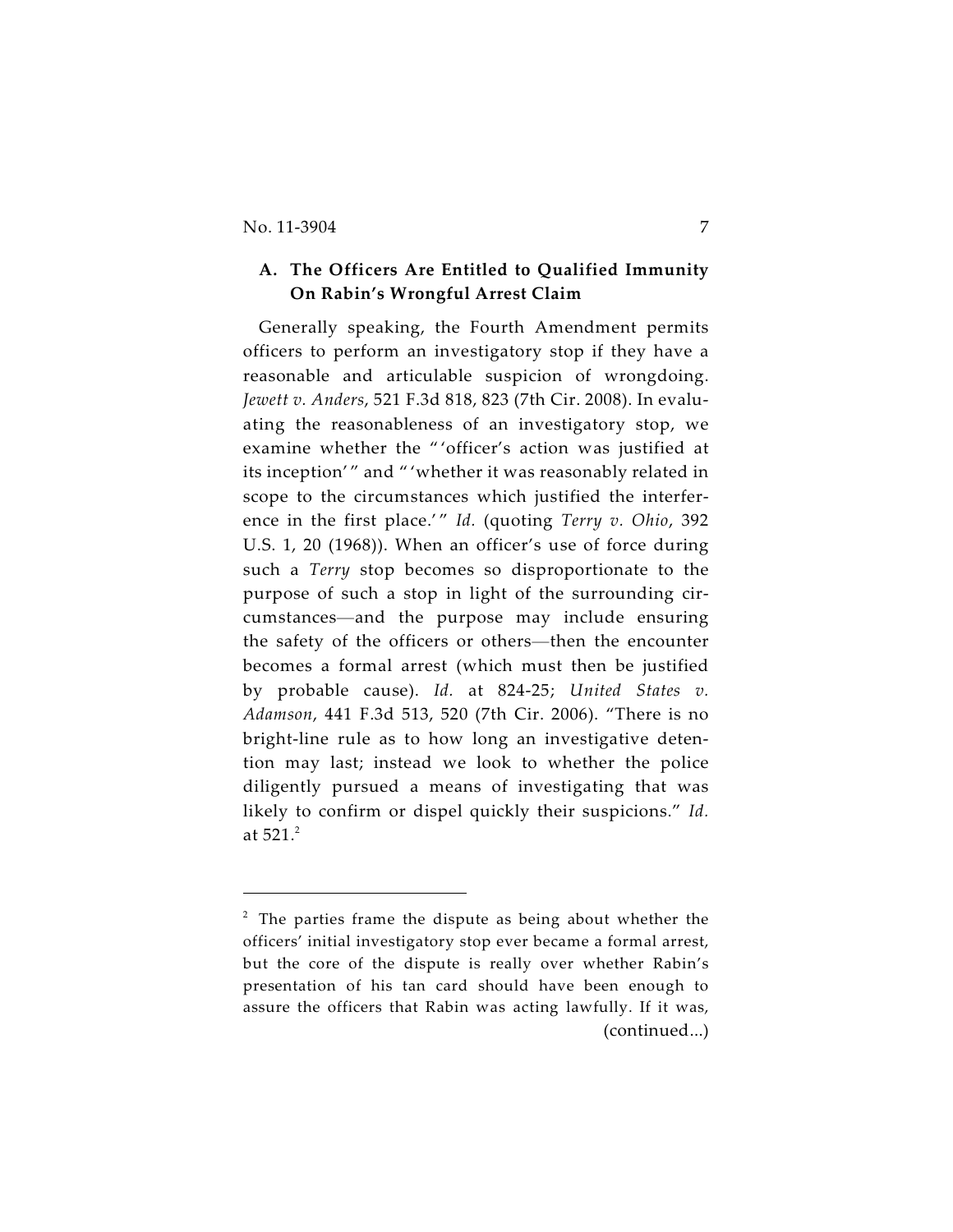Rabin acknowledges that Flynn's initial investigatory stop of Rabin was "justified at its inception" because Rabin was visibly carrying a weapon, but argues that his detention became unlawful as soon as he presented his tan card, because any initial suspicion of wrongdoing or danger should have been immediately dispelled. He argues that the officers should have known that the relevant statute clearly authorizes tan card holders to carry concealed firearms in public. The defendants respond that officers cannot be expected to know every single provision of the law, including obscure exemptions to the unlawful public carrying statute that covers private detectives, nor should they be expected to anticipate affirmative defenses (they assert that the tan card is like an affirmative defense) that might excuse suspected misbehavior.

We agree with Rabin that a police officer's suspicion of wrongdoing that is premised on a mistake of law cannot justify a *Terry* stop. We held in *United States v. McDonald*, 453 F.3d 958 (7th Cir. 2006) that a "police officer's mistake of law cannot support probable cause to conduct a stop," *id.* at 961, however understandable that mistake of law might be, and we later applied that rule to

<sup>(...</sup>continued)

then the officers lacked both reasonable suspicion *and* probable cause to continue detaining Rabin, whether or not Rabin's detention is considered a *Terry* stop or a formal arrest. If not, then reasonable suspicion along with safety considerations may have been enough to justify a *Terry* detention while the license was being verified.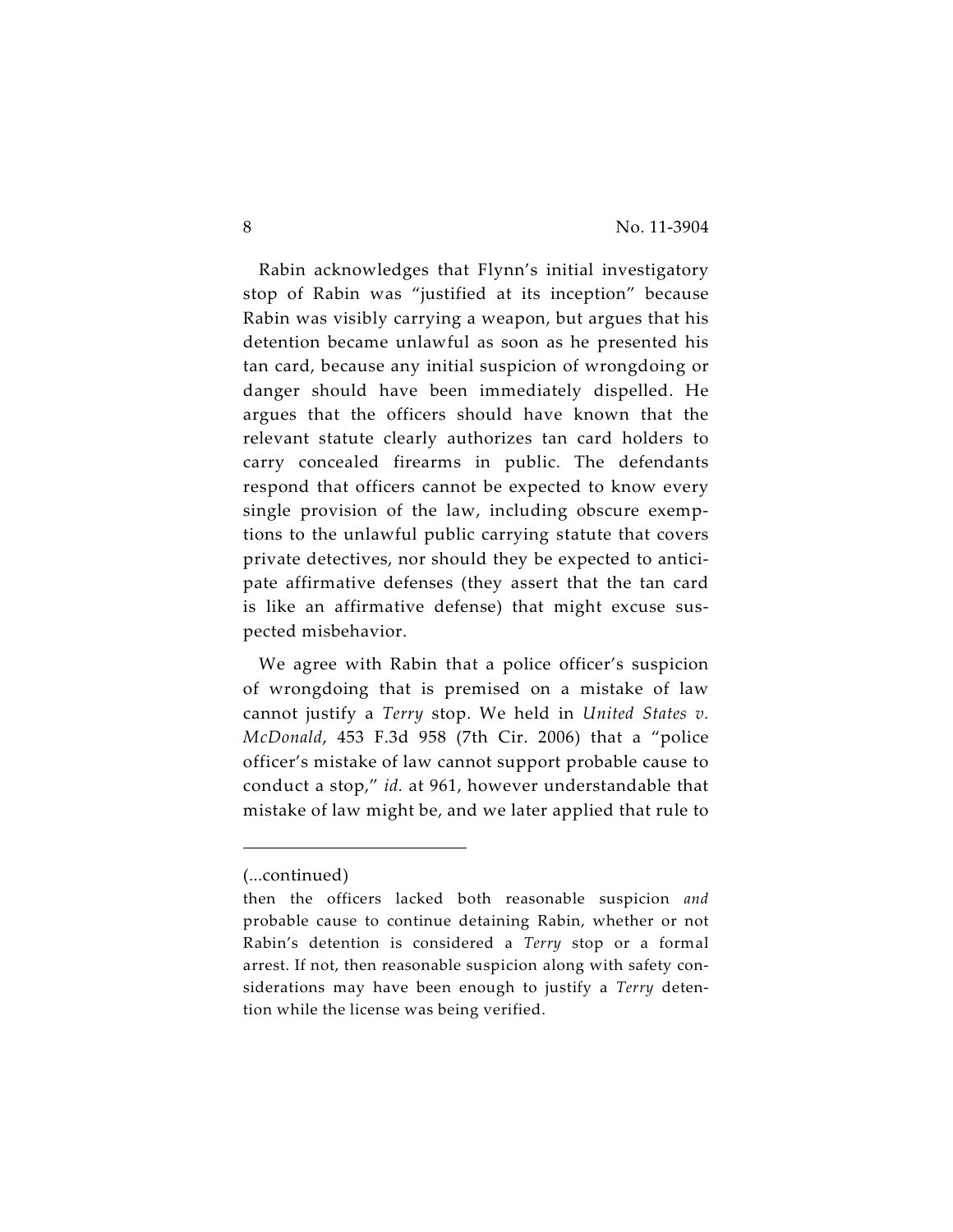the *Terry* stop context. *See, e.g.*, *United States v. Tyler*, 512 F.3d 405, 411 (7th Cir. 2008). This principle, however, does not help Rabin because it only makes sense in situations where a reasonable officer would know all the facts that he or she needs to determine whether the suspected activity is unlawful. For instance, in *Pritchard v. Hamilton Township Bd. of Trustees*, 424 Fed. Appx. 492, 506 (6th Cir. May 25, 2011), a case relied upon by both Rabin and the district court, the officers arrested an underage individual for consuming alcohol, but knew full well that he was drinking alcohol with his father. The Sixth Circuit found that the officers' ignorance of the law*—*that Ohio law allowed underage drinking under the supervision of a parent—was no excuse for their arrest given the facts that they knew. *See id.* at 504-05. If, however, a reasonable officer would not have known that the supervising adult was actually his parent, it may not have been unreasonable to temporarily detain the teenager while reasonable steps were taken to promptly verify the adult's parental status.

In this case, even if the officers should have known what a tan card was, the officers still did not know (or have reason to know) all the relevant *facts* to determine whether Rabin could lawfully carry a gun in public<sup>3</sup> specifically, whether Rabin's tan card was legitimate. Under these circumstances, it would not be clearly unreasonable for an officer to believe that releasing an indi-

<sup>&</sup>lt;sup>3</sup> The relevant events took place before *Moore v. Madigan*, 702 F.3d 933 (7th Cir. 2012) was decided.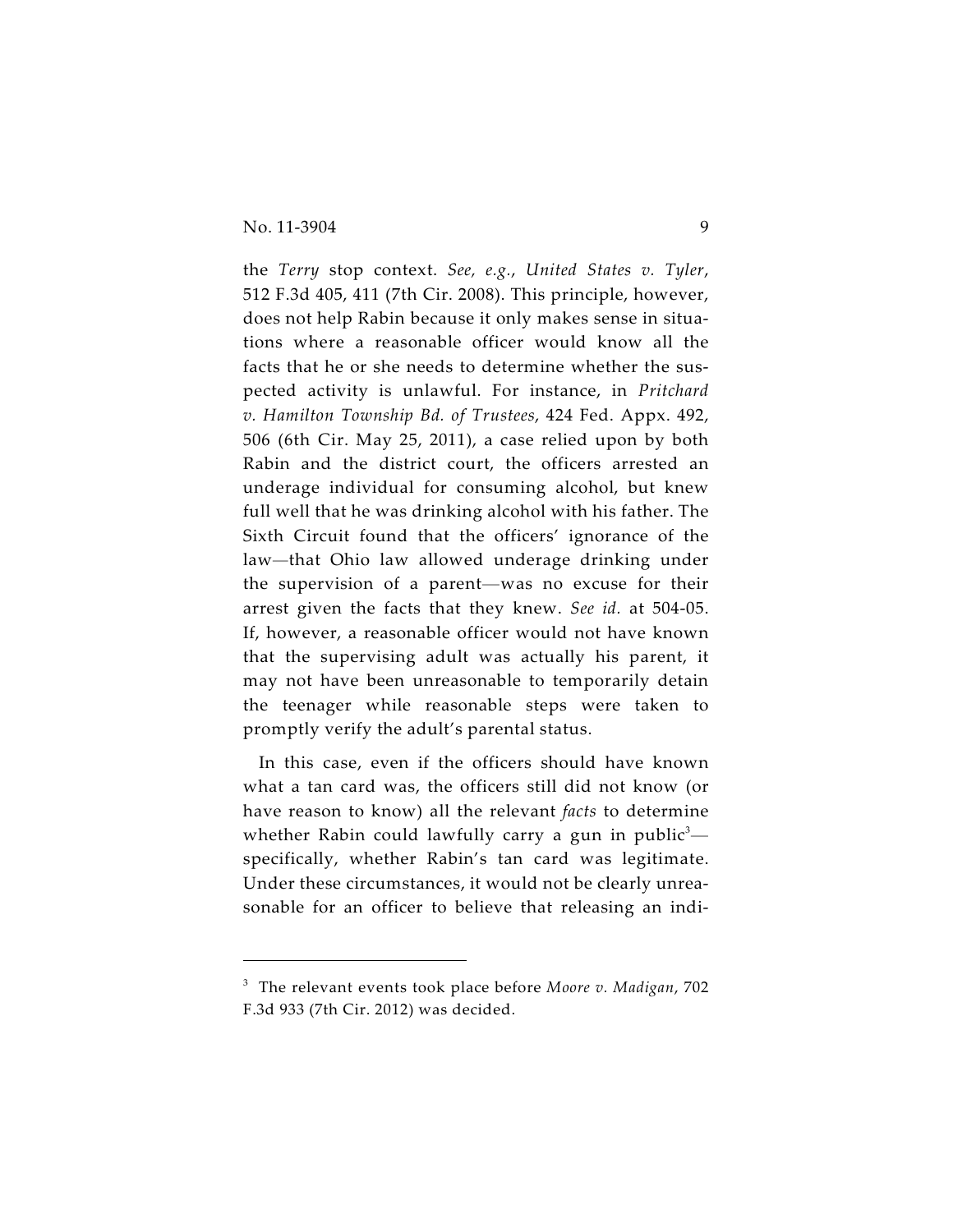vidual that may be unauthorized to carry a deadly weapon would present an unacceptable risk of danger to themselves or the public. *See Jewett*, 521 F.3d at 824 ("In evaluating whether the force that an officer used to effectuate the investigatory stop was so disproportionate to the purpose of such a stop as to convert the encounter into a full arrest, we consider whether 'the surrounding circumstances g[a]ve rise to a justifiable fear of personal safety' on the part of the officer . . . ." (citation omitted)); *United States v. Stewart*, 388 F.3d 1079, 1084-85 (7th Cir. 2004) (investigatory stop can be justified where the suspect is "potentially dangerous"); *see also Schubert v. City of Springfield*, 589 F.3d 496, 503 (1st Cir. 2009) ("Just as an officer is justified in attempting to confirm the validity of a driver's license, such a routine check is also valid and prudent regarding a gun license."). And though we are troubled by the use of handcuffs in the context of a *Terry* stop even after Rabin's gun (the primary source of danger) had been confiscated, an officer could have reasonably believed under clearly established law at that time that handcuffs may be used during a *Terry* stop when dangerous weapons are generally involved. *See, e.g.*, *Stewart*, 388 F.3d at 1085. *But see Ramos v. City of Chicago*, \_\_\_ F.3d \_\_\_, 2013 WL 2264346, at \*4 (7th Cir. May 24, 2013) ("The proliferation of cases in this court in which '*Terry*' stops involve handcuffs and ever-increasing wait times in police vehicles is disturbing, and we would caution law enforcement officers that the acceptability of handcuffs in some cases does not signal that the restraint is not a significant consideration in determining the nature of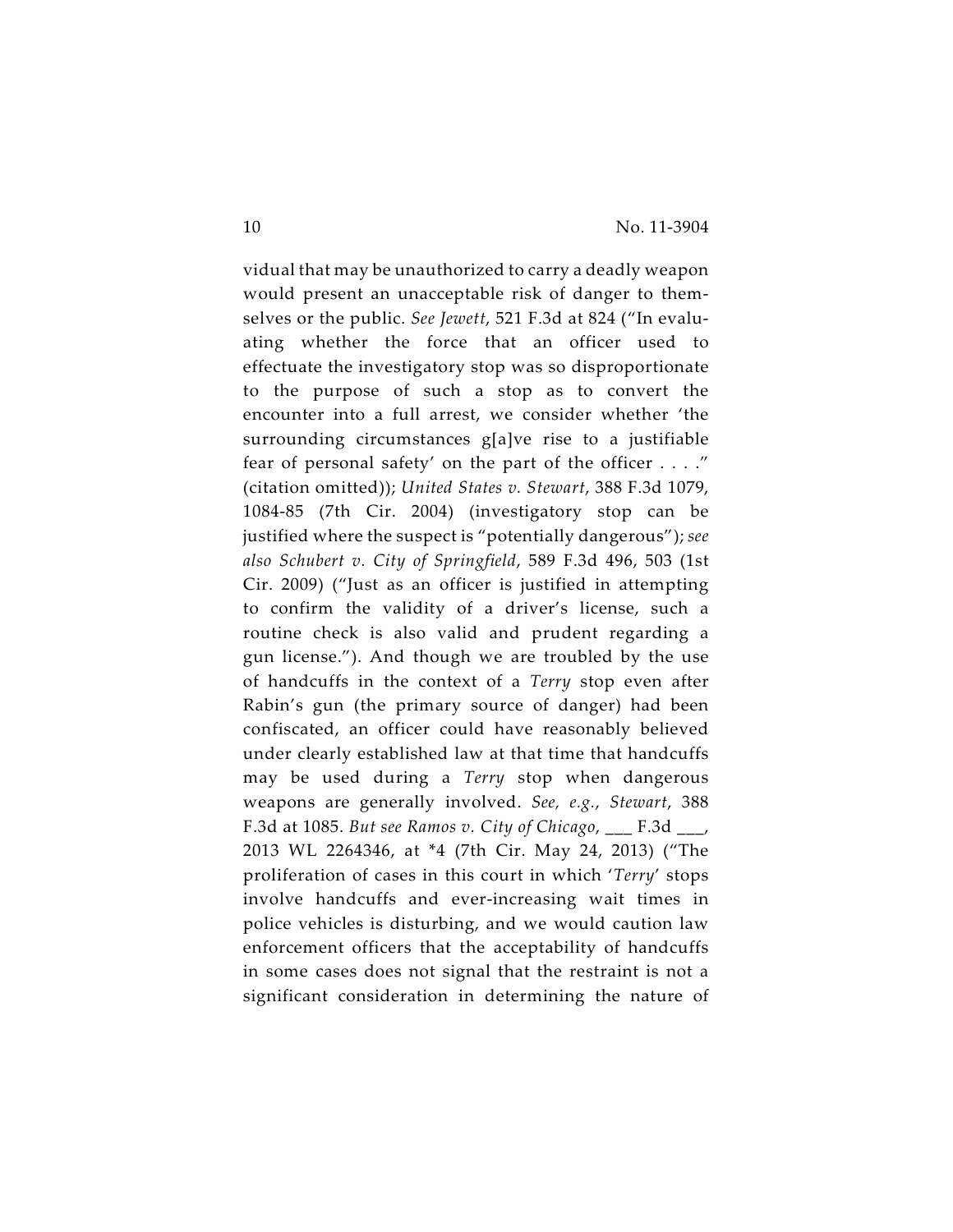the stop."). Though Rabin's brief suggests that the officers should have simply let him go as soon as he presented his tan card, he fails to point to any case clearly establishing that officers are required to take such documents at face value, especially when the authorization to carry a fully loaded handgun is at stake. In other words, Rabin does not show that the individual officers failed to "diligently pursue[] a means of investigating that was likely to confirm or dispel quickly their suspicions" that Rabin was not authorized to carry a gun. *Adamson*, 441 F.3d at 521.

At oral argument, Rabin's counsel acknowledged that officers may reasonably attempt to verify the legitimacy of a gun license before releasing a license-holder. But Rabin asserts that the officers could have instantly verified the tan card. He says that there is a "publicly accessible database through which the [tan] card can be verified within seconds" whose web address "appears on the face of the [tan] card itself," and that "Plaintiff even told the officers to look at the card for the verifying information, but they refused to do so." However, neither of these factual assertions (made at oral argument and in his brief) are supported by any citations to the record. Perhaps for good reason, because the photocopy of the front and back of Rabin's tan card found in the record *did not* have any web address on it at all. *See* Dist. Ct. Dkt. Nos.  $67-3$  at  $69-70$ ;  $64-1$  at  $17.^4$  To the extent

 $4$  According to that part of the record, Rabin's Private Investigator License did include a website, but nothing on that card (continued...)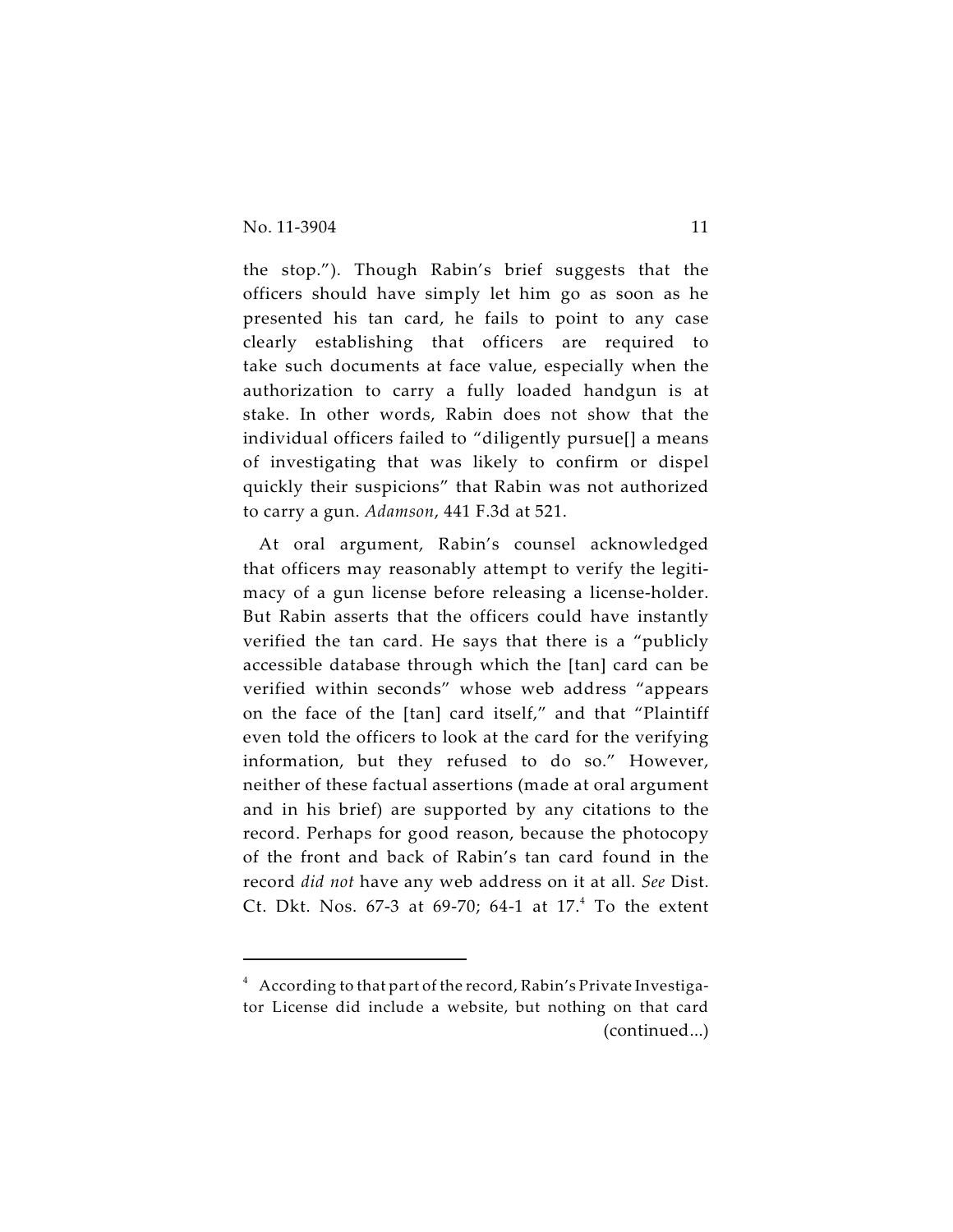some other part of the record indicates otherwise, it is counsel's responsibility to point it out. *See Gross v. Town of Cicero*, 619 F.3d 697, 702 (7th Cir. 2010) ("As we have repeated time and again, 'Judges are not like pigs, hunting for truffles buried in [the record].'" (citation omitted)). And because the web address was not on Rabin's tan card, his assertion that he told the officers to "look at the card" for the verifying information is irrelevant even if it were true.

We do not intend to suggest that taking one-and-ahalf hours to simply verify a gun license is reasonable under these circumstances. *Cf. Illinois v. Caballes*, 543 U.S. 405, 407 (2005) ("A seizure that is justified solely by the interest in issuing a warning ticket to the driver can become unlawful if it is prolonged beyond the time reasonably required to complete that mission."); *Arizona v. United States*, 132 S. Ct. 2492, 2509-10 (2012) (discussing whether state law requiring verification of immigration status before release would result in unconstitutional prolonged detention). But there is no evidence that *the individual officers* (or their ignorance of the law) were responsible for the prolonged verification process. When Flynn was presented with the tan card, he did not sit there scratching his head, but promptly turned to other channels in an attempt to verify it. Perhaps the police department or other relevant government agency

<sup>(...</sup>continued)

suggested that the tan card could be verified at the website indicated in the brief.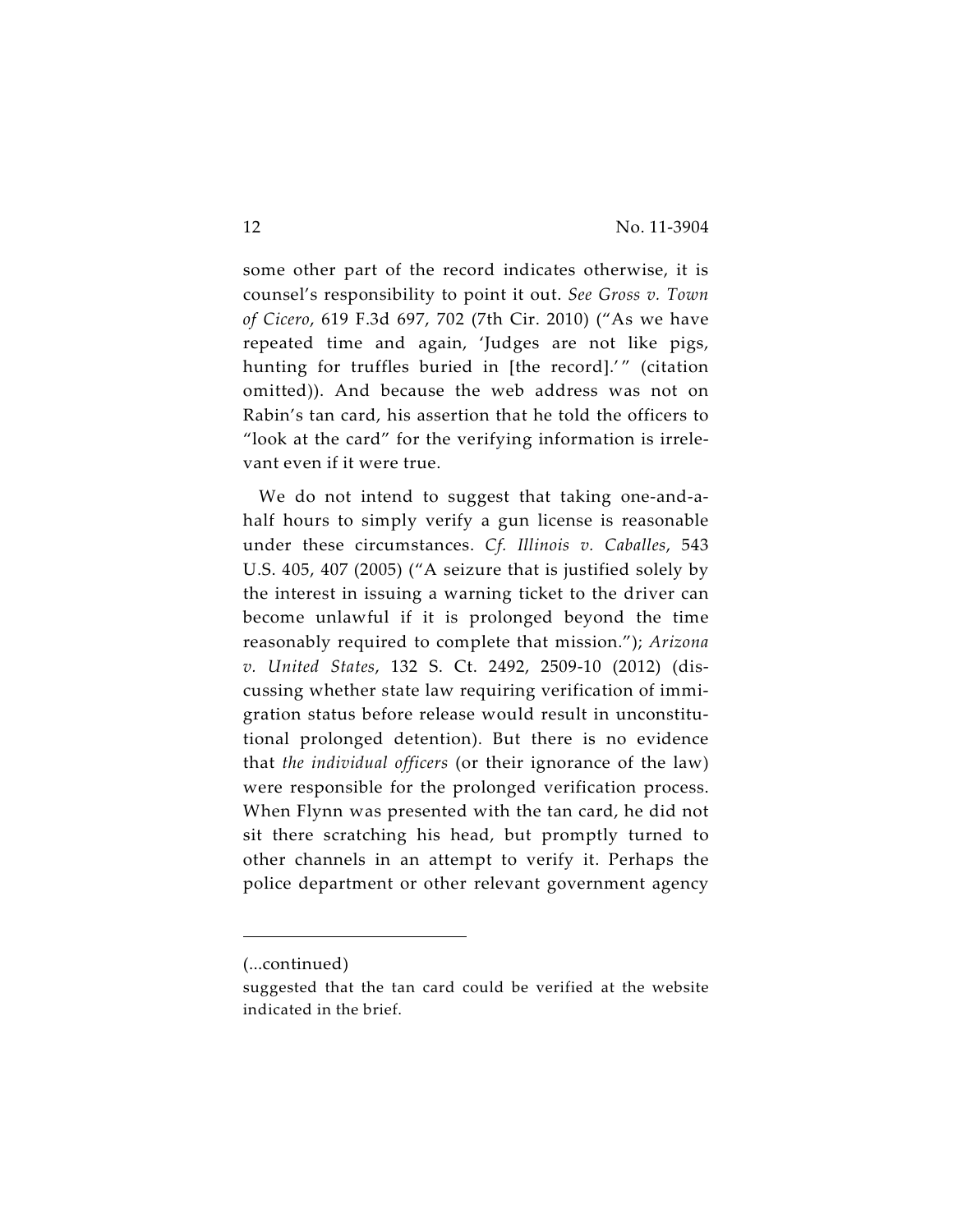should have had a system in place that could more efficiently verify tan cards. But Rabin does not point to any cases clearly establishing that *individual officers* are personally responsible for curing such systemic failures, which is hard to imagine given that such failures are likely outside their control. *Cf. Thomas v. Cook Cnty. Sheriff's Dept.*, 604 F.3d 293, 304 (7th Cir. 2009) ("If, for instance, the officer had pled an affirmative defense such as good faith, then the jury might have found that the plaintiff's constitutional rights were indeed violated, but that the officer could not be held liable. In that case, one can still argue that the City's policies caused the harm, even if the officer was not individually culpable."); *Woodward v. Correctional Med. Servs. of Ill., Inc.*, 368 F.3d 917, 929 (7th Cir. 2004) (employee's "lack of training and carelessness" relevant to establishing liability of employer, even if employee was not found liable). Rabin correctly notes that under the roughly analogous circumstances of *Schubert*, decided after the events here, the officer let the plaintiff go after a few minutes as soon as he realized that verifying the gun license "could take a significant amount of time,*" Schubert*, 589 F.3d at 500, since "Massachusetts did not have a simple way for police officers to conduct such a check." *Id.* at 503. But even if this decision had been issued as of the time of Rabin's detention, it does not clearly say that an officer's *failure* to let someone go after a few minutes under similar circumstances is a constitutional violation. *See also Estate of Escobedo v. Bender*, 600 F.3d 770, 781 (7th Cir. 2010) (discussing limited role of non-controlling precedent in qualified immunity analysis).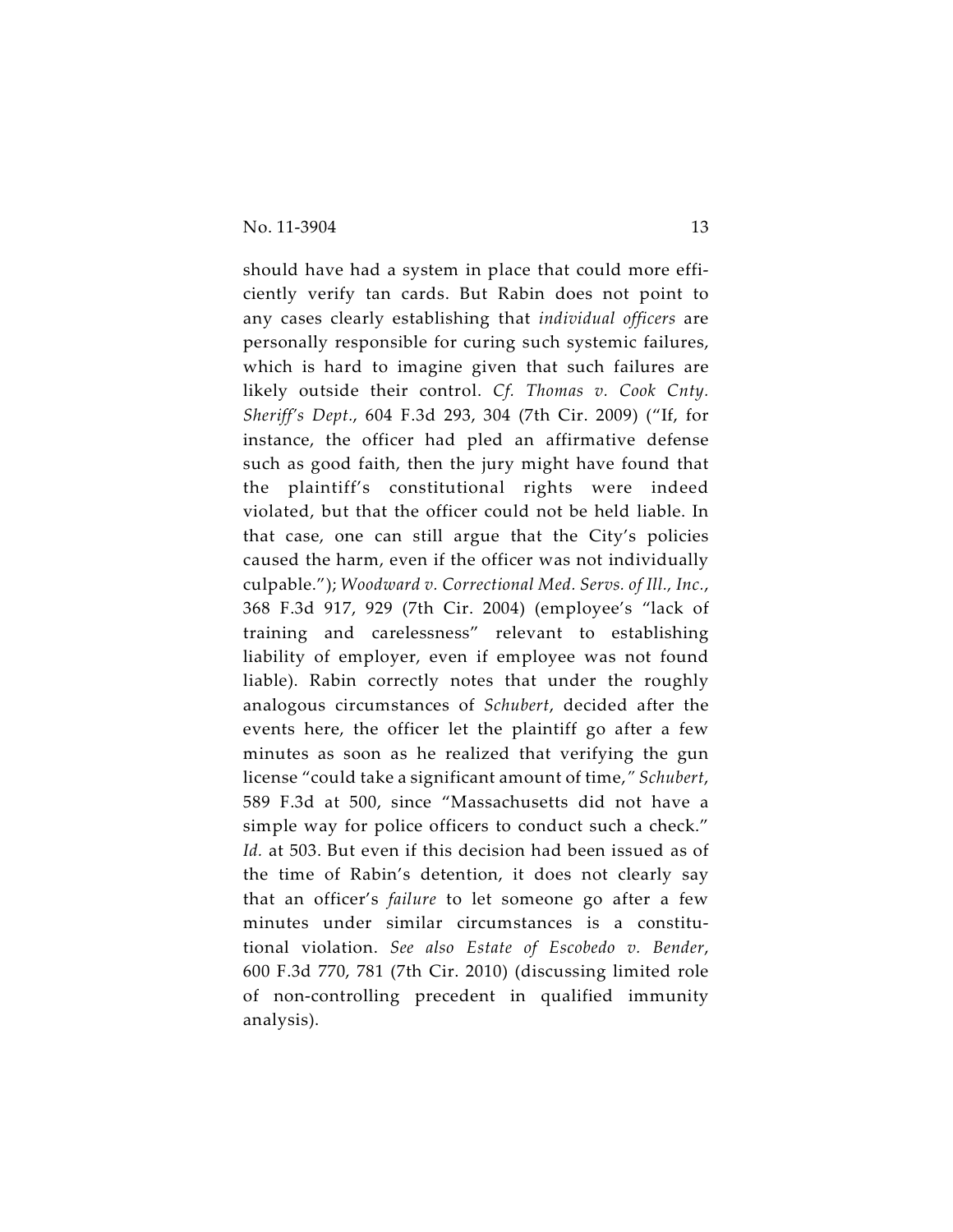In sum, given the safety risks at stake, it was reasonable under clearly established law for the officers to temporarily detain Rabin pending the verification of his gun carrying license, even if the officers had known about the tan card exemption under the law. His prolonged detention was then caused by systemic failures outside the individual officers' control. So the officers are entitled to qualified immunity on Rabin's wrongful arrest claim.

## **B. Officers Flynn and Quinlan Are Entitled to Qualified Immunity On Rabin's Excessive Force Claim**

Rabin also asserts an excessive force claim against the officers, alleging that his handcuffs were overly tight and exacerbated his preexisting medical conditions. When an officer stops or arrests an individual, some degree of physical force may be used, but the Fourth Amendment requires that the degree of force used be reasonable. *Stainback v. Dixon*, 569 F.3d 767, 772 (7th Cir. 2009). "In this respect, our cases indicate that an officer may not knowingly use handcuffs in a way that will inflict unnecessary pain or injury on an individual who presents little or no risk of flight or threat of injury." *Id.* In *Stainback*, which was decided prior to Rabin's detention, we found that the arresting officers did not use excessive force in that case, but we explained, "[h]ad the Officers known of a preexisting injury or medical condition that would have been aggravated by handcuffing Mr. Stainback, or had Mr. Stainback communicated to the Officers that he suffered from such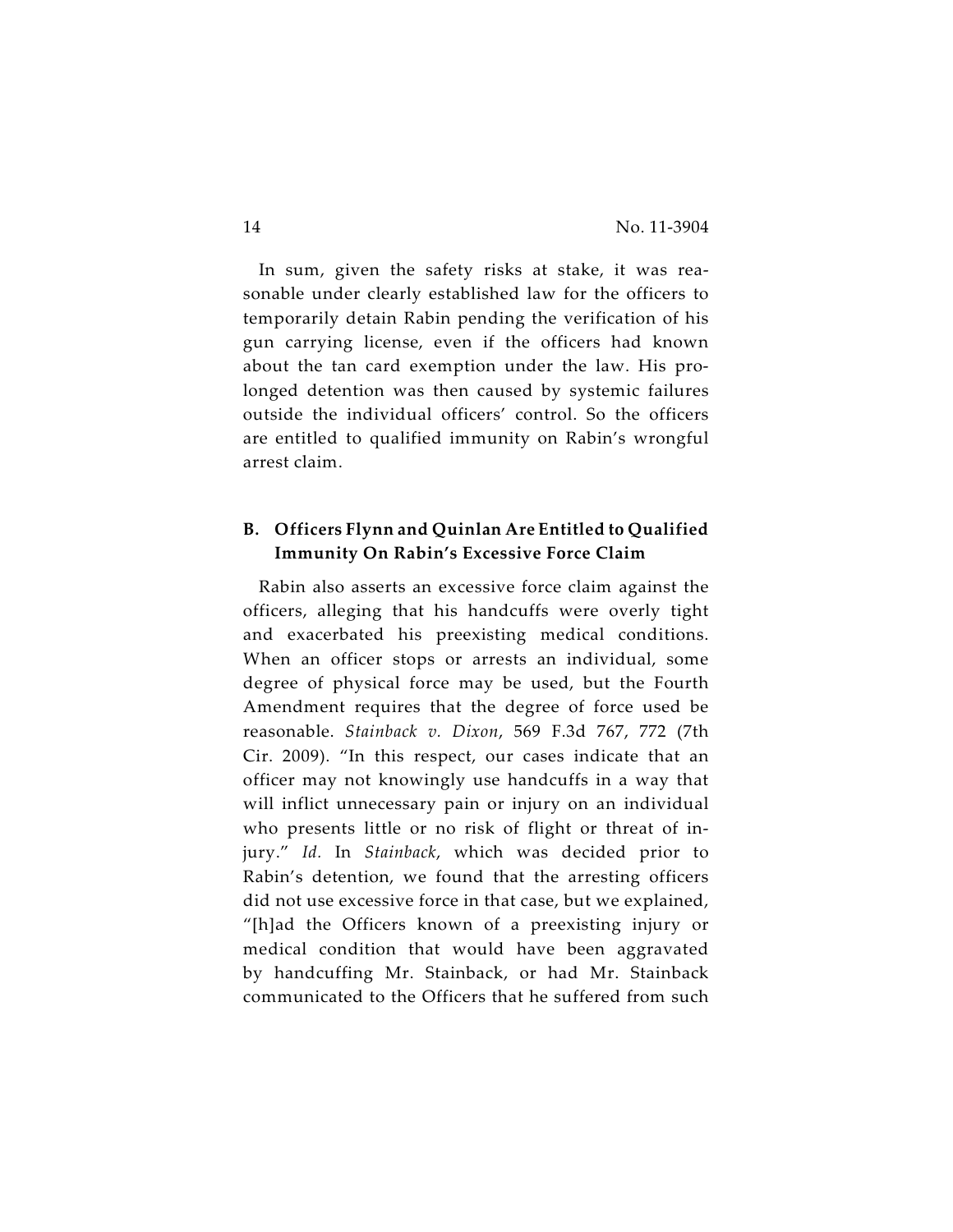an infirmity, the Officers certainly would have been obligated to consider that information, together with the other relevant circumstances, in determining whether it was appropriate to handcuff Mr. Stainback." *Id.* at 773.

Here, Rabin proffers evidence that he directly told Officer Knepper about his "bad neck" and "bad hand in the past" and that the handcuffs were overly tight, $5$  and it was undisputed that Rabin was cooperative the entire time. Given that Rabin was already handcuffed, no reasonable officer who was aware of Rabin's medical conditions would have believed that exacerbating Rabin's medical problems (i.e., by keeping the handcuffs as tight as they were) was necessary to ensure safety, and that doing so would be permissible under clearly established law. Therefore, Knepper is not entitled to qualified immunity at this summary judgment stage, and he will have an opportunity at trial to dispute Rabin's story or explain why he did not loosen the handcuffs. Officers Flynn and Quinlan, however, are entitled to qualified immunity because there is no evidence that Rabin specifically made them aware of his medical history, and his other generalized complaints of pain are insufficient to show excessive force. *See Stainback*, 569 F.3d at 773 ("These generalized complaints, without any elaboration regarding a preexisting injury or other infirmity, would not have placed a reasonable officer on notice that Mr. Stainback would be injured by these actions.").

 $5$  Rabin's brief asserts that he told Ouinlan about the bad neck and bad hand injury, but the record citation indicates that he actually told Knepper about it.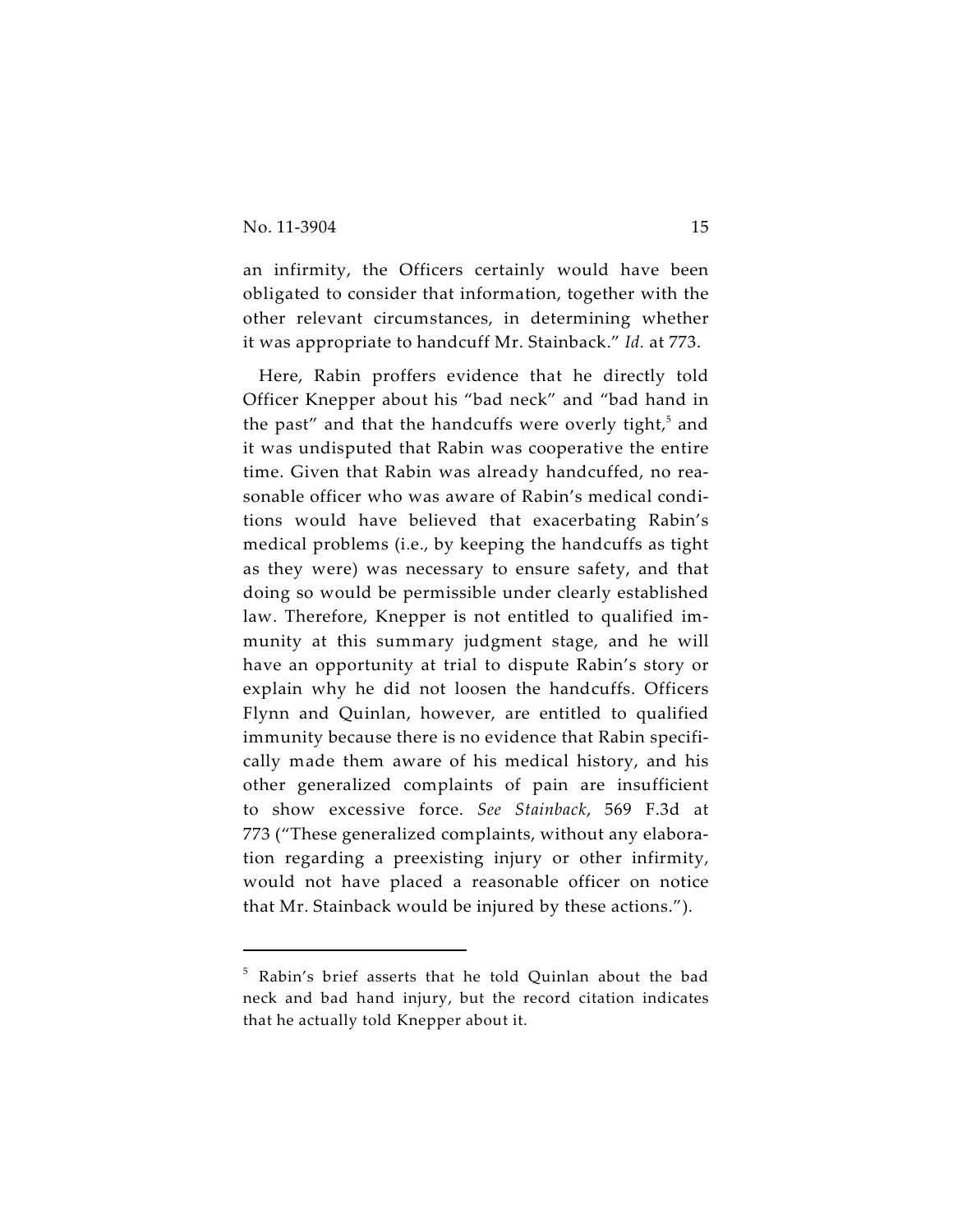#### **III. CONCLUSION**

For the above-stated reasons, we REVERSE the district court's denial of the defendants' motion for summary judgment to the extent that it sought qualified immunity for Flynn, Knepper, and Quinlan for the wrongful arrest claim and for Flynn and Quinlan for the excessive force claim. We AFFIRM the district court's denial of the motion for qualified immunity for Knepper for the excessive force claim. And we REMAND this case for proceedings consistent with this opinion.

ROVNER, *Circuit Judge*, concurring. Given this circuit's seemingly broad tolerance for the use of physical restraints during investigatory detentions, I agree with my colleagues that it would not have been clear to the defendants that handcuffing Rabin and placing him in the back of a squad car constituted an arrest that required probable cause to believe he had committed a crime. Consequently, the defendants are entitled to qualified immunity on the wrongful arrest claim. I write separately to explain why, in my view, the restraints placed on Rabin were not justified by the circumstances of this investigatory detention and transformed the deputies'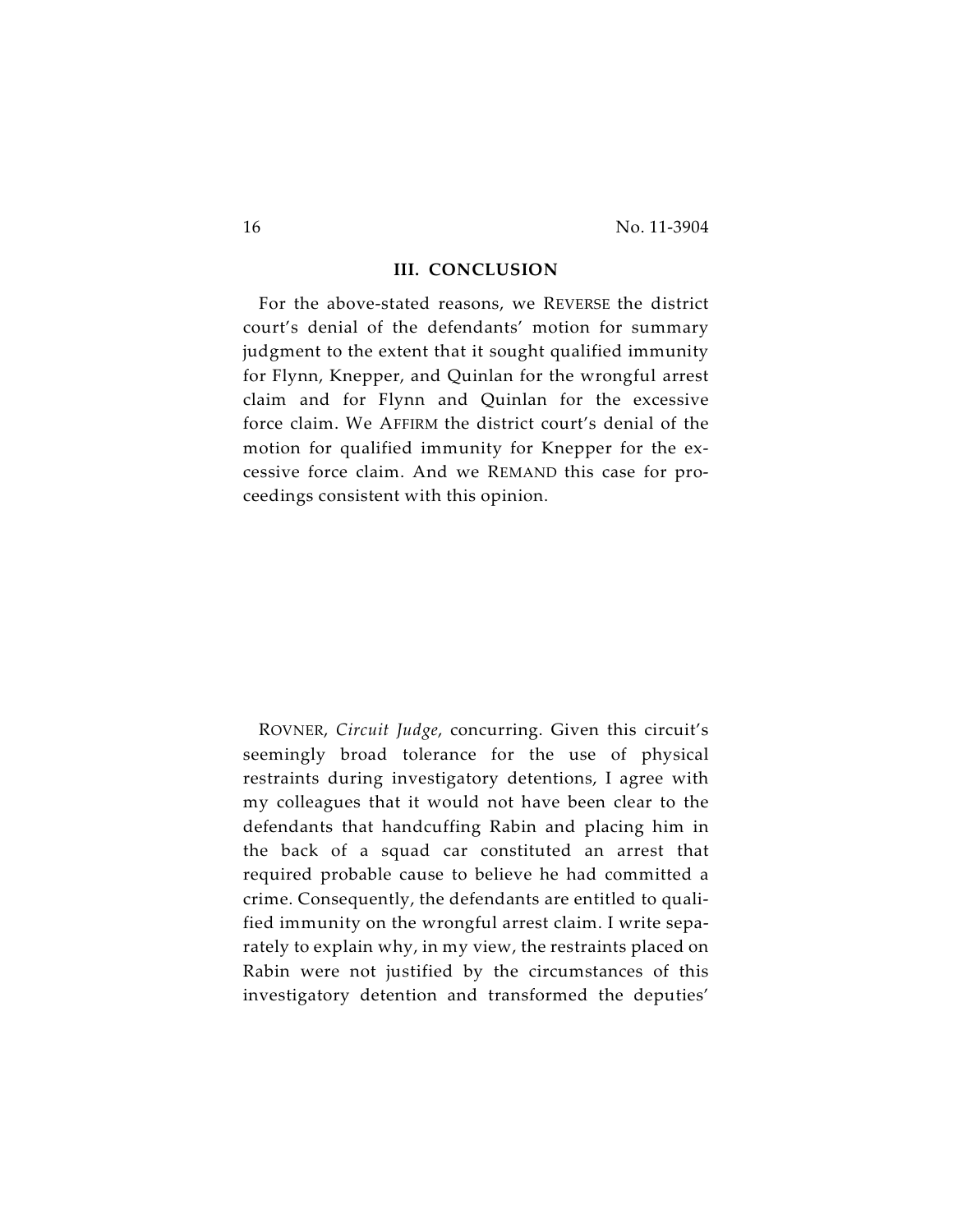encounter with Rabin from a *Terry* stop into a wrongful arrest. As a result of our decision in *Moore v. Madigan*, 702 F.3d 933 (7th Cir. 2012), *reh'g en banc denied*, 708 F.3d 901 (7th Cir. 2013), the carrying of firearms in public by private citizens may soon become much more common than it heretofore has been in Illinois, and if so there are likely to be many more investigatory stops like this one to ascertain an individual's authority to carry a firearm. Law enforcement agents must understand and respect the limits on such *Terry* stops, and we must be clear on what those limits are.

The Supreme Court's decision in *Terry v. Ohio* recognized a "narrowly drawn" exception to the traditional rule that seizures of the person must be supported by probable cause to believe the individual has committed a crime. 392 U.S. 1, 27, 88 S. Ct. 1868, 1883 (1968). *See Florida v. Royer*, 460 U.S. 491, 498-99, 103 S. Ct. 1319, 1324-25 (1983); *Dunaway v. New York*, 442 U.S. 200, 208-210, 99 S. Ct. 2248, 2254-55 (1979); *United States v. Longmire*, 761 F.2d 411, 417 (7th Cir. 1985). A *Terry* stop is meant to be a minimal detention, lasting only so long, and intruding on the stopped individual's liberty only so much, as is necessary for an officer to either confirm or dispel a reasonable suspicion that the stopped individual "has been, is, or is about to be engaged in criminal activity*." United States v. Bullock*, 632 F.3d 1004, 1014-15 (7th Cir. 2011) (quoting *United States v. Vega*, 72 F.3d 507, 515 (7th Cir. 1995)); *see also United States v. Brignoni-Ponce*, 422 U.S. 873, 881-82, 95 S. Ct. 2574, 2580 (1975); *Adams v. Williams*, 407 U.S. 143, 145-46, 92 S. Ct. 1921, 1923 (1972). It is because an investigatory stop is meant to be brief and minimally intru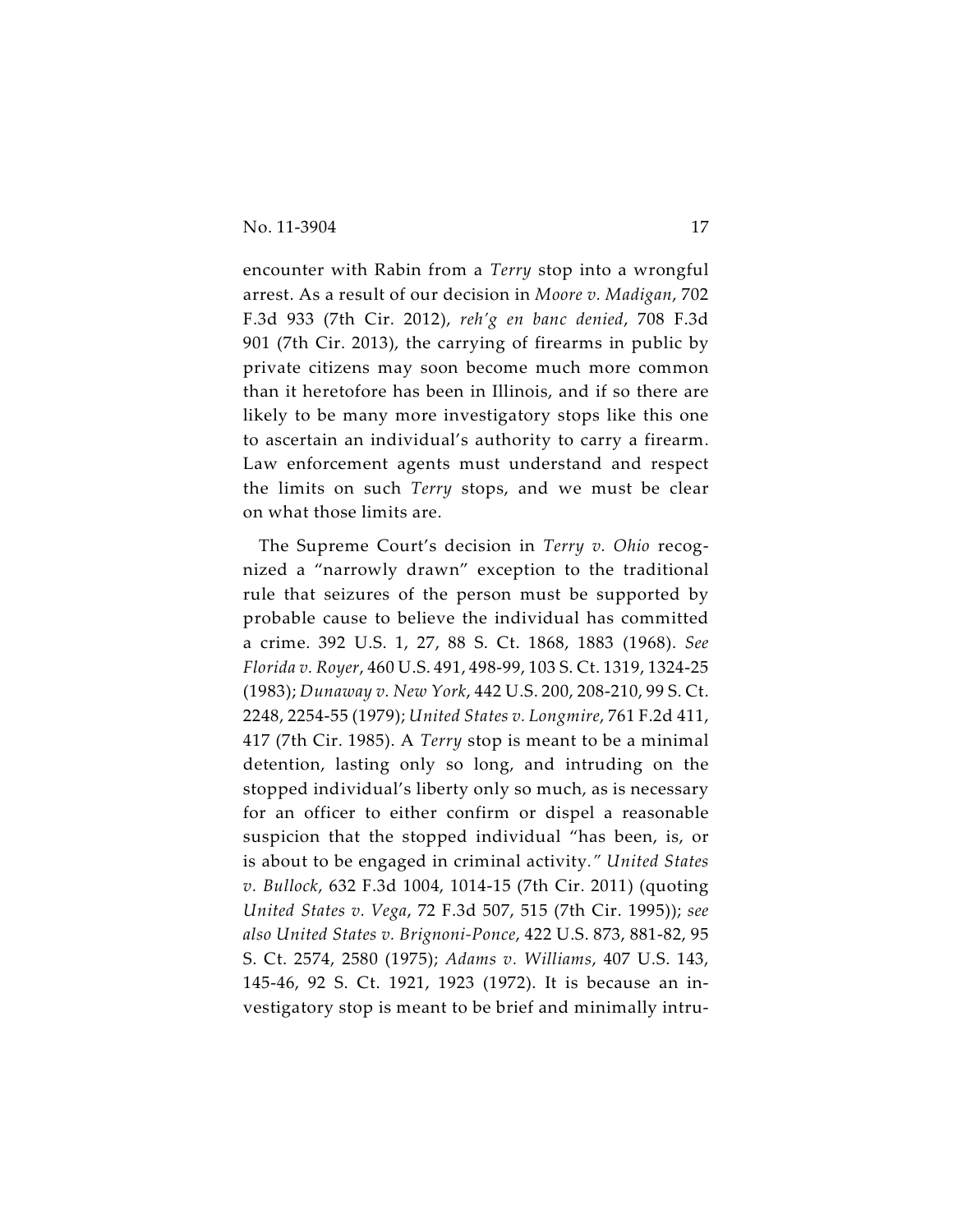sive that the Supreme Court authorized such a detention on a showing of reasonable suspicion rather than probable cause. *See United States v. Place*, 462 U.S. 696, 703, 103 S. Ct. 2637, 2642 (1983); *Dunaway*, 442 U.S. at 210-11, 99 S. Ct. at 2255-56. The reasonableness, and hence the lawfulness, of the stop therefore depend in part on the degree of restraint imposed on the individual. *Bullock*, 632 F.3d at 1014-15. "Police restraint may become so intrusive that, while not technically an arrest, it becomes tantamount to an arrest requiring probable cause." *Id.* at 1016 (citing *United States v. Tilmon*, 19 F.3d 1221, 1224 (7th Cir. 1994)) (internal quotation marks omitted).

"Handcuffs are generally recognized as a hallmark of a formal arrest." *United States v. Newton*, 369 F.3d 659, 676 (2d Cir. 2004) (coll. cases). Certainly this is true as a matter of appearance: because handcuffing is a typical step in effectuating an arrest, people see someone in handcuffs and reflexively think, "That person is going to jail." And no one in handcuffs thinks, "I am free to leave." More to the point, he is *not* free to leave. Short of locking someone behind bars, there is no more concrete and effective way to limit his movement and thereby deprive him of his physical freedom. Once in cuffs, a person's ability to terminate the encounter and continue on his way depends not only on cooperating with the officer and dispelling his suspicions, but on the officer's willingness to remove the handcuffs and restore his liberty. All of this is doubly true when the handcuffed individual is placed in the back of a police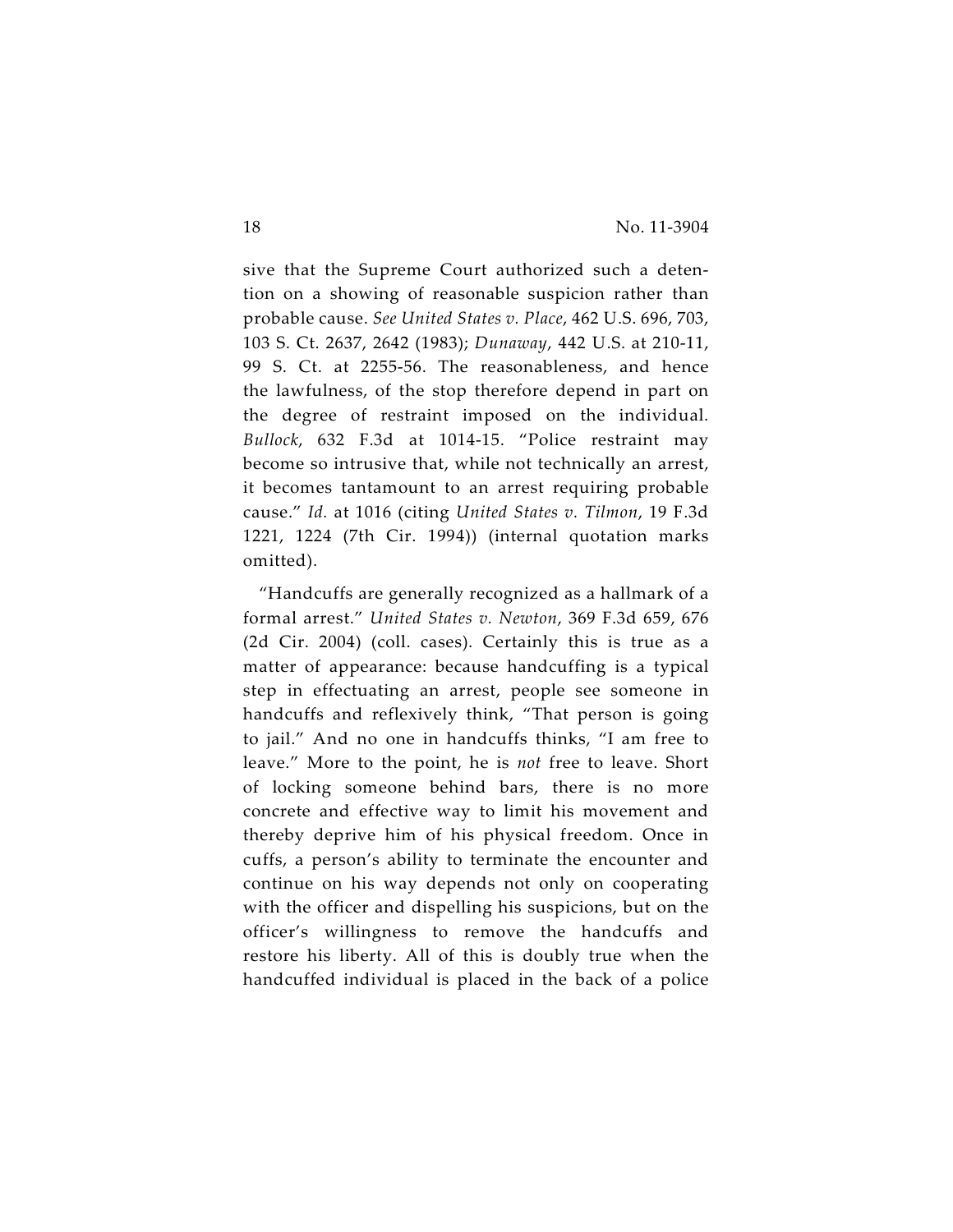car.<sup>1</sup> See United States v. Smith, 3 F.3d 1088, 1097 (7th Cir. 1993) (Once the defendant was patted down, handcuffed, and told to sit in a specific place by the side of the road, he "was not free to go anywhere. His movement was curtailed as if he were handcuffed to a chair in a detective's office or placed in a holding pen in a station house or put behind bars."); *United States v. Brown*, 233 F. App'x 564, 567 (7th Cir. 2007) (nonprecedential decision) ("It is obvious that Brown was seized; his movements were restrained when he sat handcuffed and locked in the squad car and he clearly was not free to leave. Moreover, the officers had initially acquired physical control over him at the time they tackled him, sprayed him with pepper spray, and cuffed

 $1$  My focus in this concurrence will be on the use of handcuffs. Rabin, of course, was not only handcuffed but placed in the back of a caged squad car. Needless to say, placing someone in the back of a police car against his will is itself a restraint on his freedom. Much of what I have to say about the decision to place Rabin in handcuffs will therefore apply to the additional decision to secure him in the squad car. There may well be situations in which having someone sit in a police car will be justified by something other than a need to restrain him: to protect him from others, to shelter him from the weather, or to proceed with the *Terry* stop in a more convenient setting, where the officer questioning the person has access to a computer terminal, for example. No such justification is evident from the facts in this case; it appears that Rabin was placed in the car solely as a means of restraining him. That additional restraint only compounded the intrusiveness of the encounter.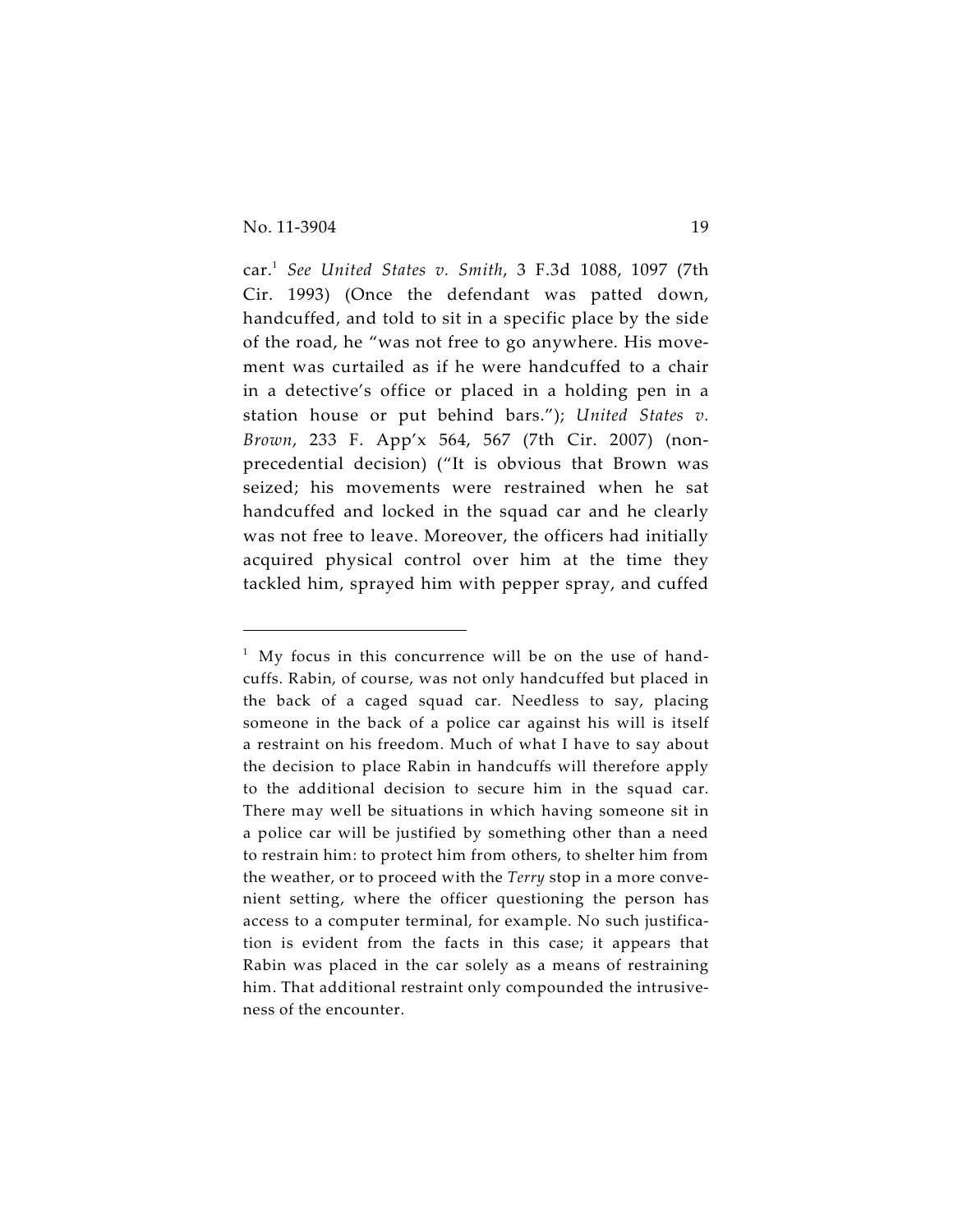him. Obviously, any reasonable person in Brown's position at that time in the arrest scenario would have considered himself or herself restrained, beyond the limited *Terry*-like stop, and under 'arrest.' ").

Nonetheless, beginning with our decision in *United States v. Glenna*, 878 F.2d 967 (7th Cir. 1989), we have recognized a very limited set of circumstances in which police may place an individual in handcuffs without thereby converting a *Terry* stop into a de facto arrest. Our holding in *Glenna* was founded on evidence that gave police officers reason to be concerned for their safety as they confronted the defendant and attempted to determine whether he was engaged in a crime. The police were observing Glenna based on a Teletype alert indicating that he was involved in a recent drug deal, that he had \$100,000 in cash with him, that he was armed, and that he also had some type of explosive device. An officer stopped Glenna when he pulled his van into a gas station, an environment in which firearms and explosives posed even more of a danger than they otherwise would. When, early in the encounter, the officer asked Glenna to produce his identification, Glenna reached into his pocket and the officer observed a bulge in the pocket which he correctly suspected might be an ammunition clip. The officer immediately grabbed Glenna's hand and removed the loaded clip from the pocket. At that point, the officer placed Glenna in handcuffs before frisking him. The patdown revealed that Glenna also had a small, explosive "cherry bomb" in a pants pocket. In view of the Teletype indicating that Glenna was potentially armed and dangerous, coupled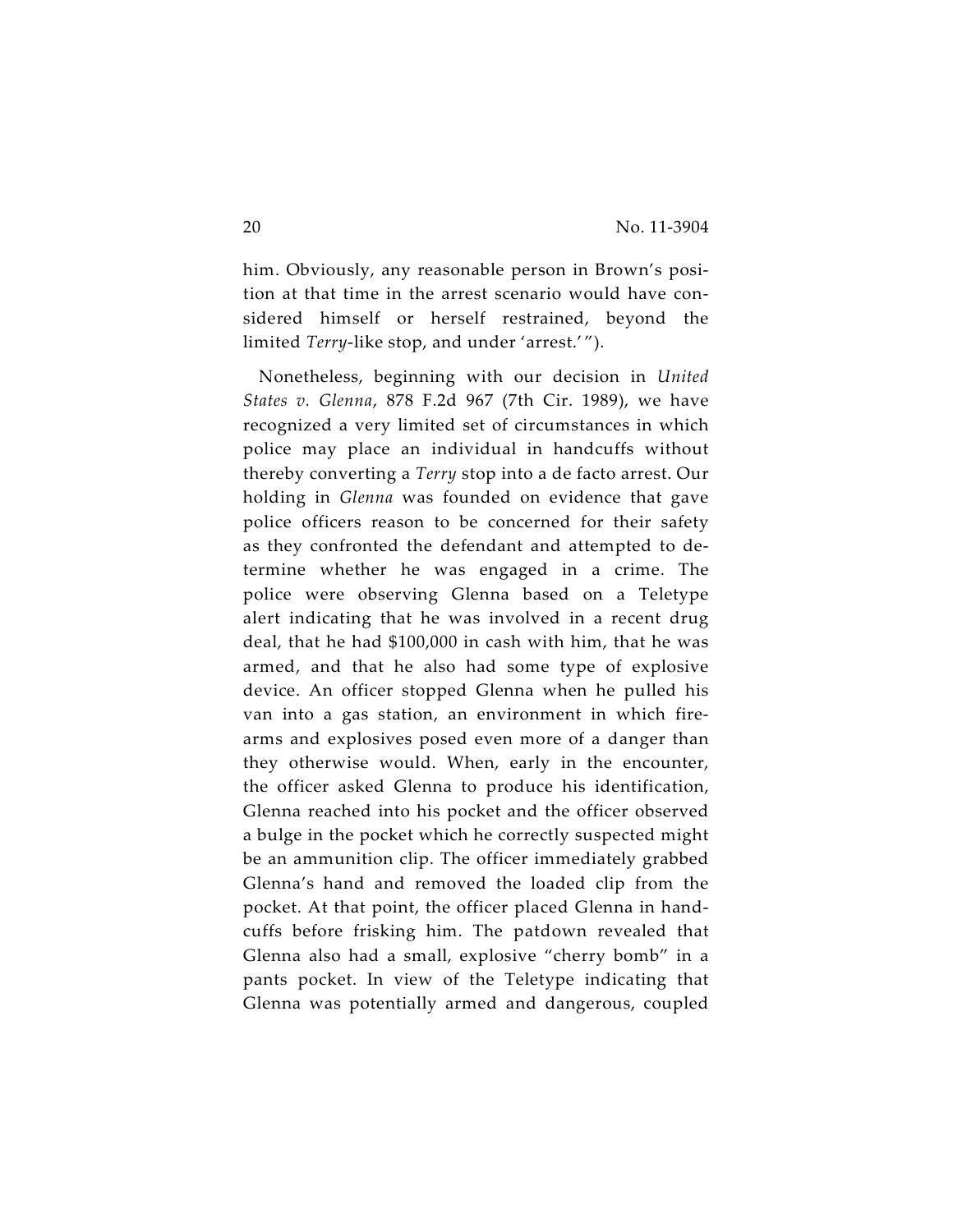with the initial discovery of a loaded clip of ammunition on his person, we concluded that it was reasonable to believe that Glenna posed a risk to the safety of the officer who initiated the stop and the others who soon arrived on the scene. That risk entitled officers not only to handcuff Glenna while he was patted down (whereupon the "cherry bomb" was discovered) but to keep him in handcuffs while the officers attempted to confirm or dispel the suspicions of criminal activity raised by the Teletype (which efforts ultimately led to the discovery of a pipe bomb in the van Glenna was driving):

[W]e are unwilling to hold that under *Terry*, the placing of a suspect in handcuffs without probable cause to arrest is *always* unlawful. If, in a rare case, "common sense and ordinary human experience" convince us that an officer believed reasonably that an investigative stop could be effectuated safely only in this manner, see [*United States v.*] *Sharpe*, 470 U.S. [675] at 685, 105 S. Ct. [1568] at 1574 [(1985)], "we will not substitute our judgment for that of the officers as to the best methods to investigate." See [*United States v.*] *Boden*, 854 F.2d [983] at 993[(7th Cir. 1988)].

878 F.2d at 972-73 (emphasis in original).

Subsequent cases have likewise sustained the use of handcuffs during *Terry* stops when the circumstances suggested either that an individual stopped for questioning might have a weapon or that he might be involved in criminal activity often associated with violence. *See*, *e.g.*, *United States v. Smith*, 697 F.3d 625, 632 (7th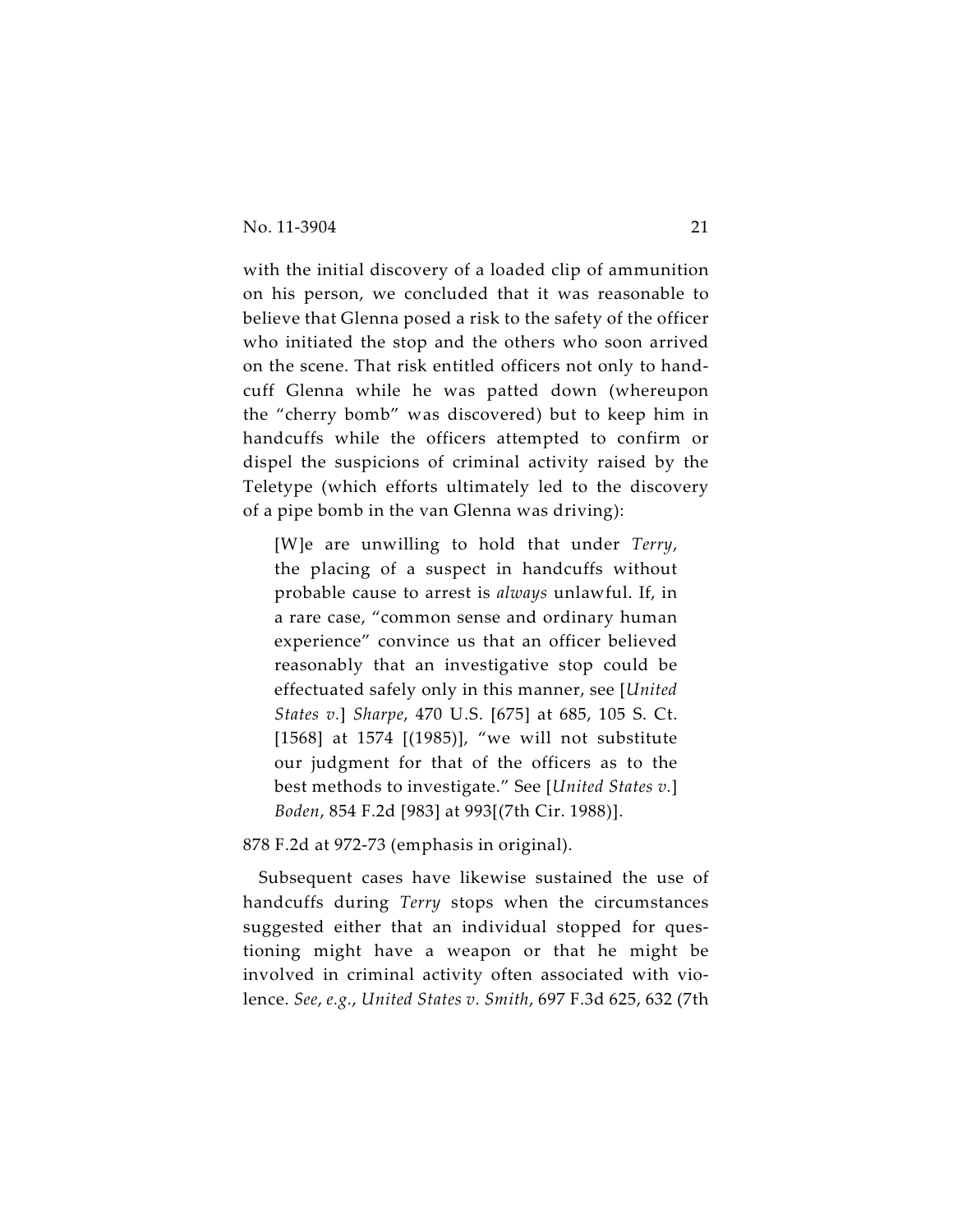Cir. 2012) (suspected bank robber left alone with single agent while other agents chased his fleeing accomplices); *United States v. Hopewell*, 498 F. App'x 609, 611 (7th Cir. 2012) (non-precedential decision) (officers had tip defendant might be concealing gun); *Bullock*, 632 F.3d at 1016 (officers were searching for drugs, and drugs are associated with dangerous and violent behavior and thus warrant extra caution); *United States v. Snowden*, 250 F. App'x 175, 181 (7th Cir. 2007) (nonprecedential decision) (agents had reason to believe defendant was about to engage in substantial drug transaction); *United States v. Shoals*, 478 F.3d 850, 853 (7th Cir. 2007) (per curiam) ("inherent danger" posed by defendant, who matched late-hour 911 report of individual engaging in gunfire, was wearing coat indoors, and had attempted to hide from police); *United States v. Stewart*, 388 F.3d 1079, 1085 (7th Cir. 2004) (defendant matched description of armed perpetrator of recent bank robbery and behaved suspiciously); *United States v. Hendricks*, 319 F.3d 993, 1004 (7th Cir. 2003) (defendant took abnormally long time to respond to request for identification and vehicle registration, he fumbled with something officer could not see, and ammunition magazine was found on his person during patdown); *United States v. James*, 40 F.3d 850, 875 (7th Cir. 1994) (police had received tip of suspicious activity in hotel room, a loud argument had been heard there, and gun and cash were discovered in room), *cert. granted & judgment vacated on other grounds*, 516 U.S. 1022, 116 S. Ct. 664 (1995).

A second line of cases has relied on the risk of flight to justify the use of handcuffs while the detained indi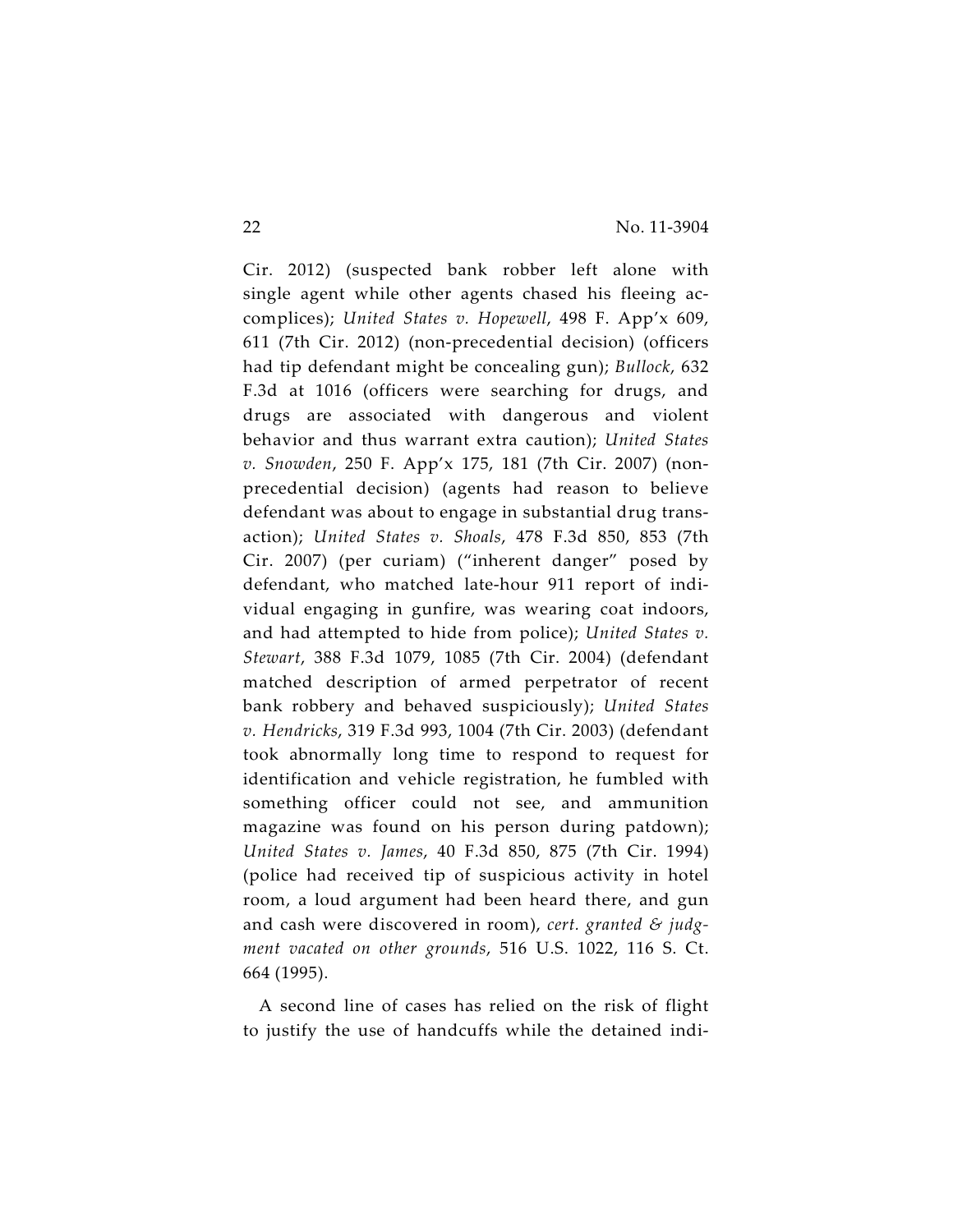vidual is being questioned. *See*, *e.g.*, *Bullock*, 632 F.3d at 1016 (officers had reason to believe suspected cocaine dealer presented flight risk in addition to safety risk, given his knowledge that police had warrant to search residence where he made his cocaine sales); *United States v. Carlisle*, 614 F.3d 750, 756 (7th Cir. 2010) (defendant attempted to escape house with backpack during drug sweep); *United States v. Wilson*, 2 F.3d 226, 231-32 (7th Cir. 1993) (defendant had attempted to flee); *Tom v. Voida*, 963 F.2d 952, 958-59 (7th Cir. 1992) (defendant had disobeyed multiple orders to stop).

These decisions are consistent with our observation in *Glenna* that it will be the rare case in which it will be necessary, and thus consistent with the purpose and scope of a *Terry* stop, to temporarily immobilize a person with handcuffs while a police officer attempts to confirm or dispel a reasonable suspicion of criminal activity. There is an obvious dissonance between the use of handcuffs, which signals an arrest, and a *Terry* stop, which is meant to be a modest seizure short of and distinct from an arrest. Authorizing the use of handcuffs when the purpose of the *Terry* stop cannot be accomplished without them—when the person being questioned would otherwise flee, or when he would otherwise pose a danger to the officers doing the questioning reconciles the conflict in a logical way. *See Glenna*, 878 F.2d at 974-75 (Flaum, J., dissenting). Those cases should be few and far between, and the facts justifying the application of an arrest-like restraint should be concrete and compelling. *See United States v. Chaidez*, 919 F.2d 1193, 1197-98 (7th Cir. 1990) (the more intrusive the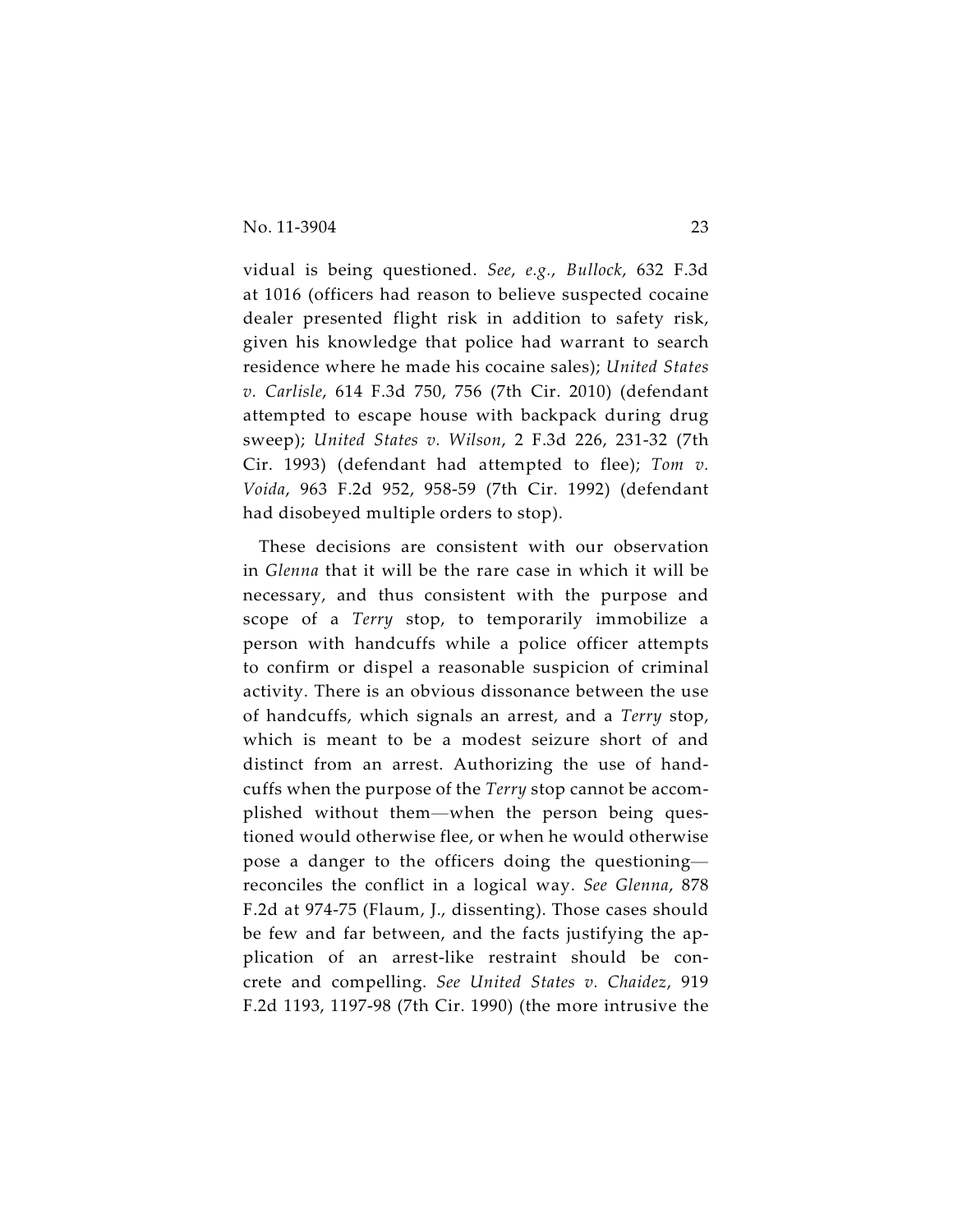seizure, the more justification for the seizure there must be).

Yet, despite the limits evident in the foregoing decisions, we occasionally make statements suggesting that the use of handcuffs during *Terry* stops is something less than a rare occurrence requiring particularized factual justification. We sometimes remark, for example, that the use of handcuffs by itself does not necessarily transform an investigatory stop into a de facto arrest, without adding that handcuffs will be justified only in the *un*usual case—almost as if we are indulging a rebuttable presumption that handcuffs are consistent with a standard *Terry* stop. *See*, *e.g.*, *Carlisle*, 614 F.3d at 756; *Shoals*, 478 F.3d at 853; *United States v. Robinson*, 30 F.3d 774, 782 n.3 (7th Cir. 1994); *Smith*, 3 F.3d at 1094-95. On other occasions we have observed that "[f]or better or for worse, the trend [of cases granting greater latitude to employ force during a *Terry* stop] has led to the permitting of the use of handcuffs, the placing of suspects in police cruisers, the drawing of weapons and other measures of force more traditionally associated with arrest than with investigatory detention," as if to suggest that we will, inevitably, continue to broaden the range of circumstances in which forcible restraint may be used during *Terry* stops. *Tilmon*, 19 F.3d at 1224-25; *Vega*, 72 F.3d at 515; *United States v. Askew*, 403 F.3d 496, 507 (7th Cir. 2005); *see also Stewart*, 388 F.3d at 1084 ("The permissible scope of a *Terry* stop has expanded in recent years to include the use of handcuffs and temporary detentions in squad cars."). When divorced from their context, statements along these lines could be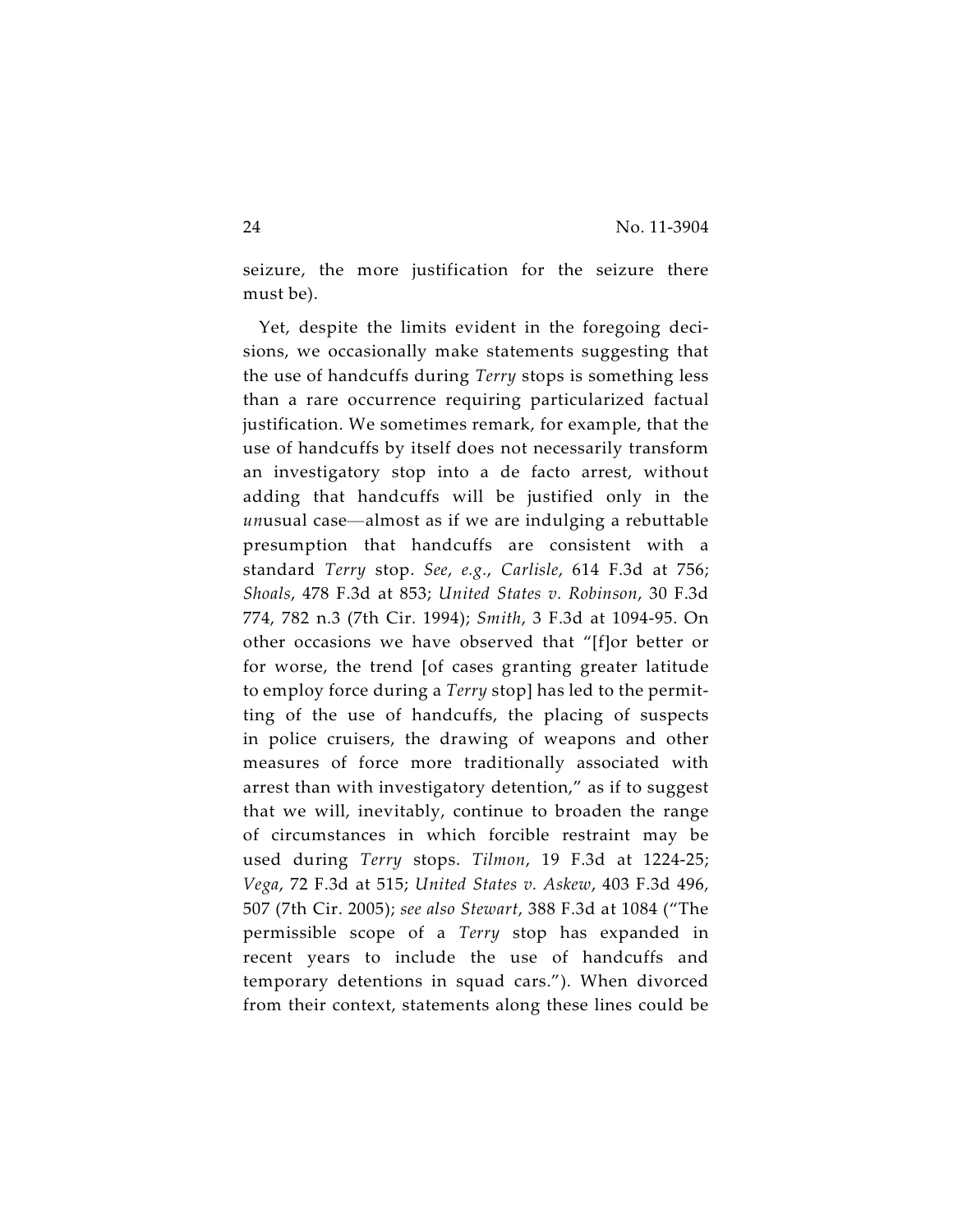read to imply that we no longer regard the use of handcuffs during *Terry* stops as the exception but rather the rule.

It would be unfortunate (and mistaken) for police departments and their attorneys to take that message from our case law. In fact, we have always demanded that there be some reason for police officers to believe that handcuffing a stopped individual is *necessary* to effectuate the legitimate purpose of an investigatory detention, be it to prevent an uncooperative person from fleeing or to preserve officer safety. Even the one case in this line that represents a departure from its predecessors ultimately makes this same point. In *United States v. Yang*, 286 F.3d 940, 950 (7th Cir. 2002), we sustained the use of handcuffs while a defendant suspected of attempting to smuggle opium into the country was transported from a domestic airport terminal to the international terminal for questioning. We candidly acknowledged that the circumstances were different from those in prior cases, in that the defendant did not pose a threat to the officers questioning him nor did he pose a flight risk. *Id.* at 950. Yet, logistically it was necessary for investigative purposes to transport the defendant by van to the international terminal, where drug testing equipment was available. And the ride from terminal to terminal took the defendant across the airport tarmac, a highly-restricted area in which the presence of *any* unauthorized, unrestrained individual posed a safety risk. *Id.* The generalized but heightened need for safety in an especially sensitive environment thus supported the use of hand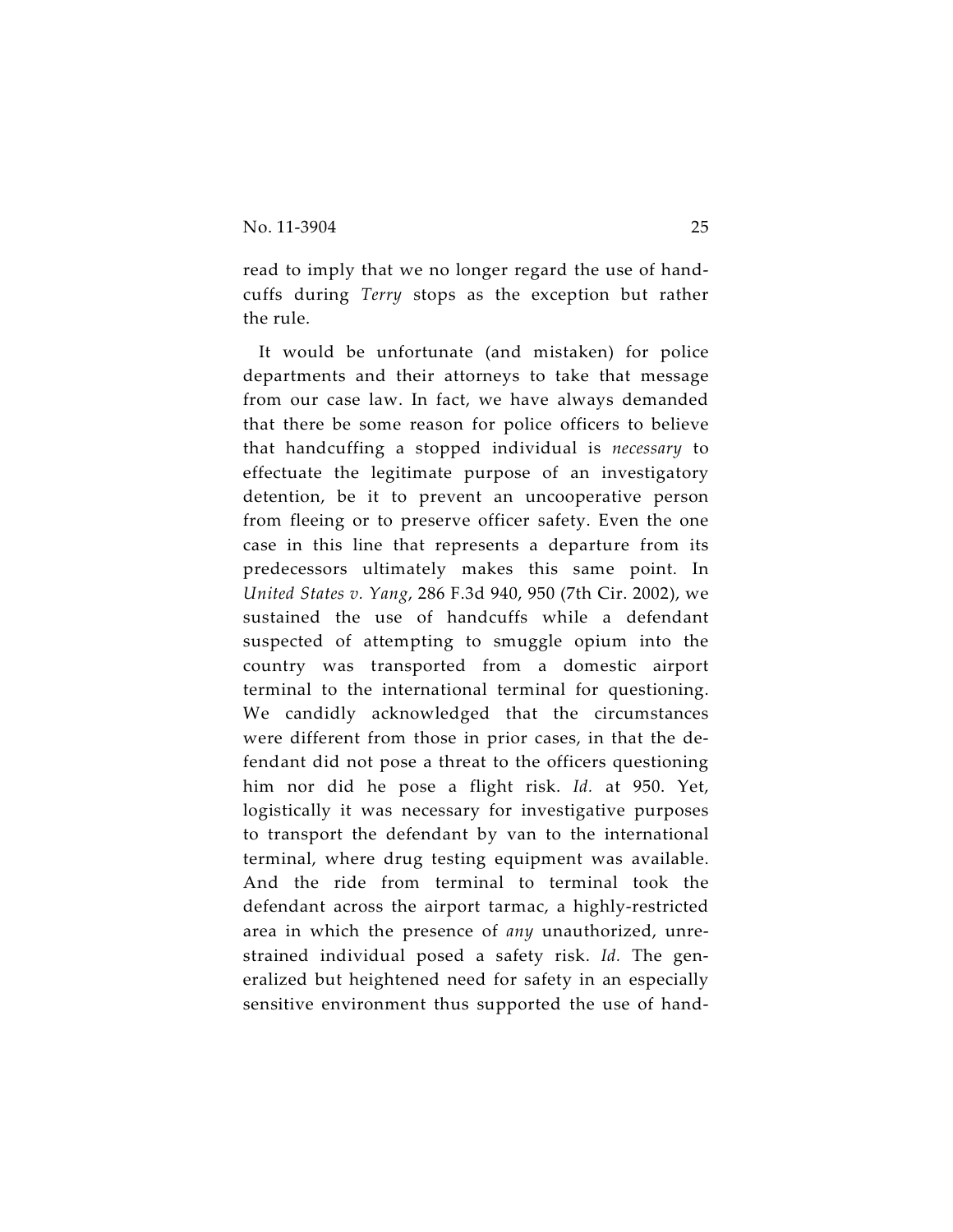cuffs notwithstanding the absence of any indication that this defendant in particular posed a threat. In that regard, circumstances warranting the temporary use of handcuffs in *Yang* were "quite unique." *Id.* Thus *Yang*, in distinguishing our other cases, ultimately confirms that the range of circumstances in which handcuffs may be used is narrow. Even if those circumstances have turned out to be not quite as rare as we envisioned in *Glenna*, they are nonetheless limited and definite.

However, given our failure as a court to make explicit the limits which I believe are implicit in the facts and rationale of our decisions, along with our occasionally uncabined language regarding the use of handcuffs during *Terry* stops, I must join my colleagues in holding that the defendants here are entitled to qualified immunity. The defendants are entitled to such immunity unless the right they are accused of violating was clearly established at the time of their actions, *e.g.*, *Hernandez v. Sheahan*, 711 F.3d 816, 817 (7th Cir. 2013); and whether that right was clearly established must be answered with reference to the specific facts of the case rather than at a high level of generality, *e.g.*, *Surita v. Hyde*, 665 F.3d 860, 868 (7th Cir. 2011); *Borello v. Allison*, 446 F.3d 742, 750 (7th Cir. 2006); *Carlson v. Gorecki*, 374 F.3d 461, 466 (7th Cir. 2004). Thus, the question is not whether it was clear, in December 2009, that Rabin had a Fourth Amendment right not to be arrested absent probable cause to believe he had committed a crime; that much is beyond dispute. The question, rather, is whether it would have been clear to a reasonable police officer that handcuffing someone in the course of a *Terry*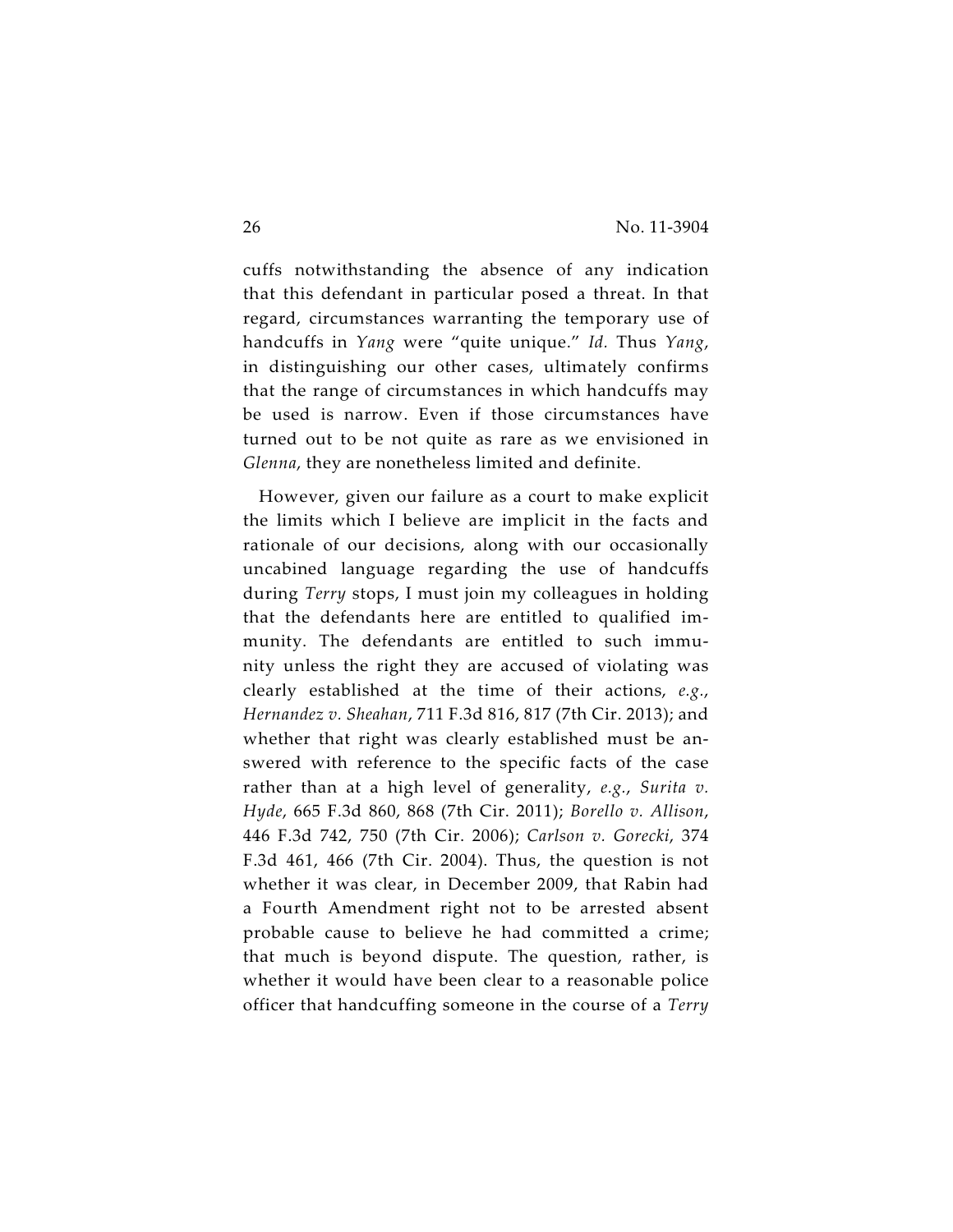stop initiated to determine that person's authority to carry a firearm in public—when the firearm has already been taken from him—transformed the stop into a de facto arrest requiring probable cause. I agree that the answer to that question is "no." Determining whether and when an investigatory detention becomes an arrest is a highly fact-dependent inquiry. *E.g.*, *Stewart*, 388 F.3d at 1085. We have described the line between the two as "dim and wavering." *United States v. Lechuga*, 925 F.2d 1035, 1039-40 (7th Cir. 1991). And I can identify no prior case making clear that the use of handcuffs in the scenario presented here would take an investigatory detention across that difficult-to-discern boundary. In view of our statements about the "trend" toward allowing the use of handcuffs and other forcible restraints during *Terry* stops, and our continuing reaffirmation that the use of handcuffs will not necessarily transform such a stop into an arrest, I believe that a reasonable officer could have thought the use of handcuffs was consistent with the permissible purpose and scope of the stop, particularly one involving a firearm. Officer safety has been a recurring theme in our cases sustaining the use of handcuffs during investigatory detentions. And although Rabin claimed a legal right to carry his firearm—which he had readily surrendered to Flynn at the beginning of the encounter—an officer might have reasonably thought that he was free to handcuff any individual being investigated for the possible illegal possession of a weapon in the name of safety, without transforming the investigatory stop into an arrest.

That said, I am compelled to point out that none of the concerns we have previously cited to authorize the use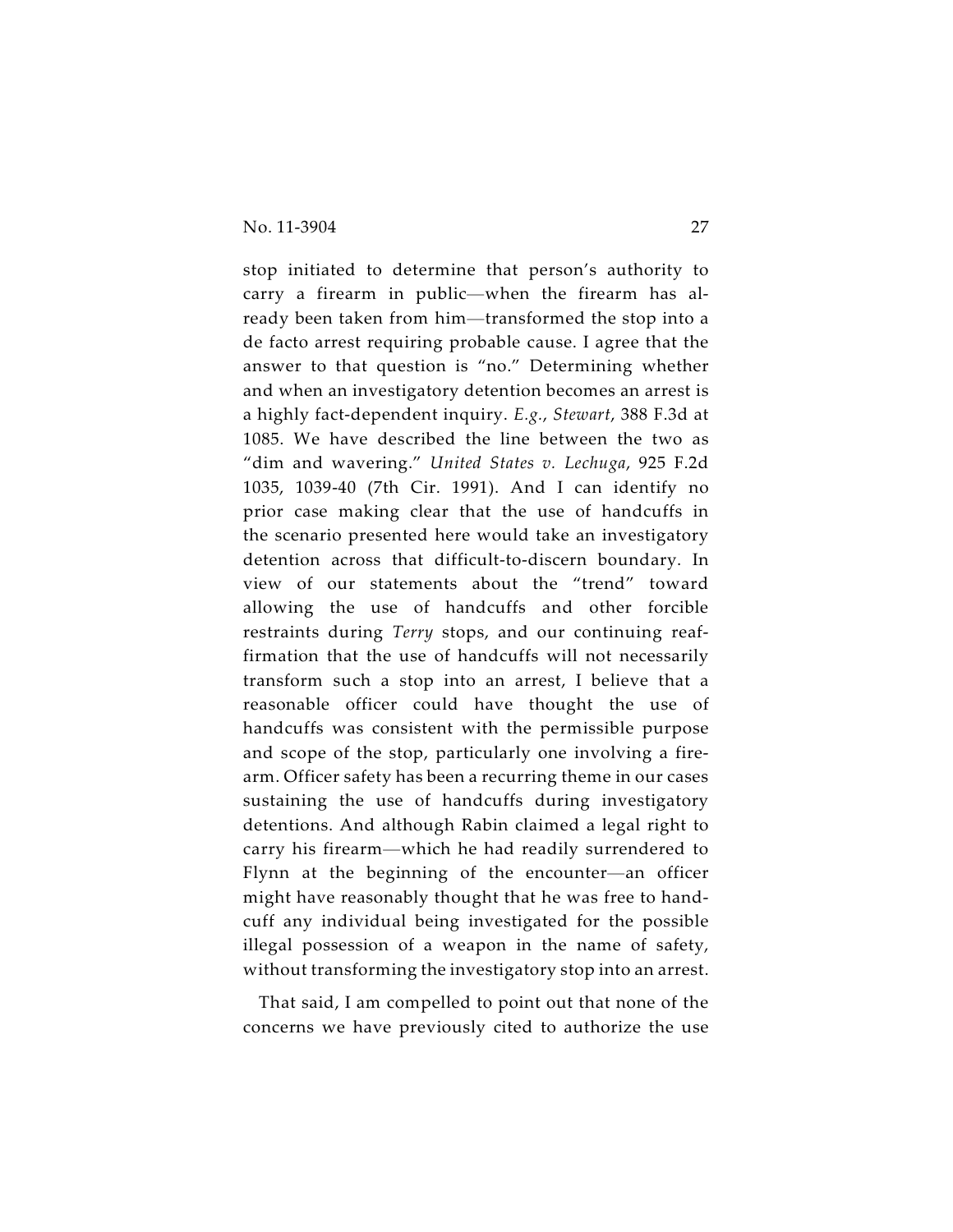of handcuffs during a *Terry* stop was present here. The sole basis for the detention of Rabin was his carrying of a firearm. There was no report or ground on which to suspect that he had misused the weapon or committed any crime apart from the (potentially) illegal possession of a firearm in public; the police stopped Rabin on no basis other than the fact that he had a gun. He exhibited no suspicious, evasive, or aggressive behavior. He was calm and cooperative, responded appropriately to Flynn's inquiries, and presented to Flynn evidence of his identity, his status as a licensed private investigator, and his authority to carry a firearm. Knepper would later confirm that Rabin had served a court order on a tenant of the building, just as he had represented to Flynn. Whatever risk to officer safety Rabin's possession of the weapon might have posed at the outset of the encounter was eliminated when Flynn took possession of the weapon. Nothing suspicious was discovered during the subsequent frisk of Rabin's person. Apart from the possibility that Rabin's possession of the weapon in public might have been illegal (notwithstanding his Firearm Control Card or "Tan card"), there was no basis to believe that he posed an independent threat to the officers. Rabin never made any attempt to flee. In short, there was no need to handcuff Rabin and then secure him in a police car in order to effectuate the purpose of the *Terry* stop; the notion that physical restraint was justified became altogether spurious once other deputies had joined Flynn at the scene. Rabin's authority to carry the firearm could have been ascertained without handcuffing him and locking him away in a caged squad car.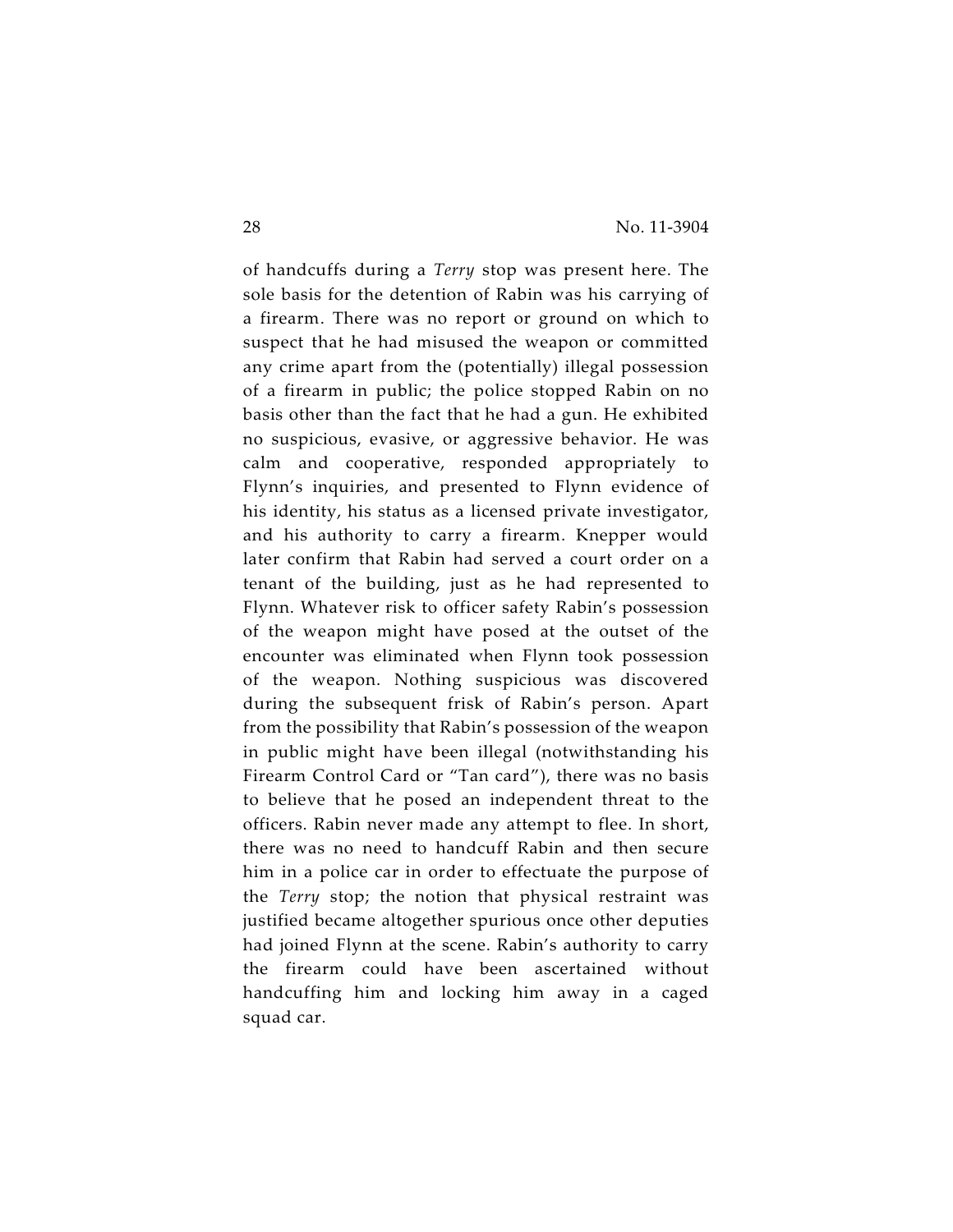#### No. 11-3904 29

To conclude otherwise would be to suggest that carrying a firearm in public will routinely justify not only a *Terry* stop but the highly intrusive, physical restraint on liberty that handcuffing represents. I can, of course, appreciate the need for police caution in approaching someone they know or suspect is armed. But if the carrying of concealed firearms in Illinois is on the verge of being legalized broadly, as our decision in *Moore* may portend, then the possession of a gun in public cannot by itself be reason to suspect that a stopped person poses a danger that justifies an arrestlike restraint. Once such an individual claims the right to lawfully carry the firearm, presents documentation to that effect, and has surrendered the firearm to the officer without incident while his authority is being checked, I can see no need for physical restraint absent some additional information suggesting he or she poses a potential danger to the officer or is about to flee. Short of jailing a person, I can imagine no greater intrusion on his freedom than placing him in manacles and installing him in the back of a caged police car. *See Terry*, 392 U.S. at 8-9, 88 S. Ct. at 1873 (" 'No right is held more sacred, or is more carefully guarded, by the common law, than the right of every individual to the possession and control of his own person, free from all restraint or the interference of others, unless by clear and unquestionable authority of law.' ") (quoting *Union Pac. R.R. Co. v. Botsford*, 141 U.S. 250, 251, 11 S. Ct. 1000, 1001 (1891)); *Arizona v. Evans*, 514 U.S. 1, 23, 115 S. Ct. 1185, 1197 (1995) (Stevens, J., dissenting) (citing the mistaken arrest, handcuffing, and search of an individual in a public street as an "offense to the dignity of the citizen"); *Love v. City of*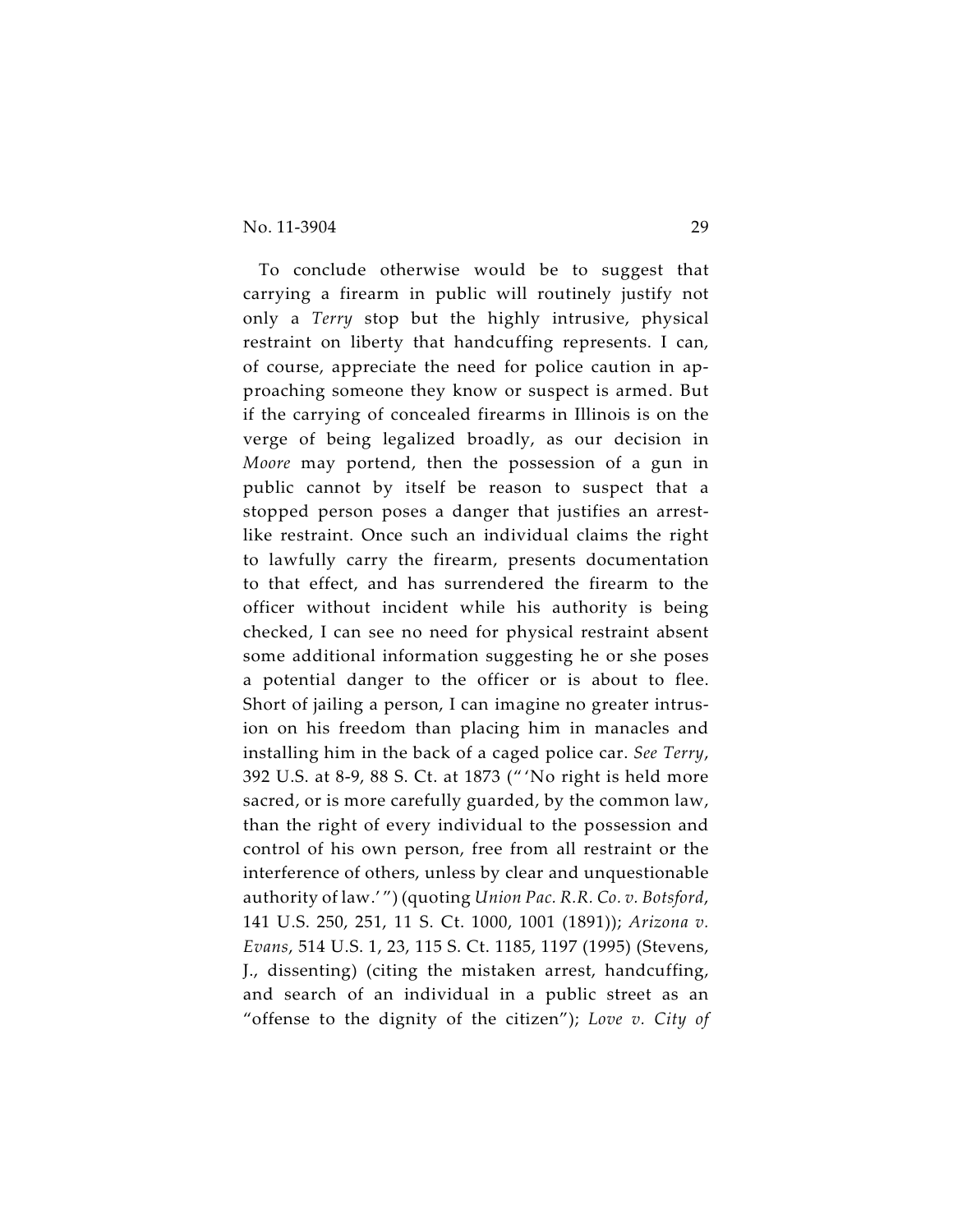*Port Clinton*, 524 N.E.2d 166, 167 (Ohio 1988) ("The acts of subduing and handcuffing are undoubtedly offensive to a reasonable sense of personal dignity.") (internal quotation marks omitted). Allowing such restraints to be imposed absent some indicia of danger would be a heavy tax on the right to carry a firearm; a right that comes at such an expense arguably is no right at all.

A final word about the length of the stop in this case. Rabin was detained for 90 minutes, which was far too long given the purpose of the stop. *Cf. Place*, 462 U.S. at 709-10, 103 S. Ct. at 2645-46 (90-minute detention of defendant's luggage was excessive under *Terry*: "we have never approved a seizure of the person for the prolonged 90-minute period involved here and do not do so on the facts presented by this case"). The delay in releasing Rabin was due to the fact none of the three deputies knew what a Tan card was and no one (including the dispatcher) knew how to verify Rabin's authorization to carry a firearm. This pervasive ignorance suggests a failure on the part of their employer to train them adequately. I presume that this case represents an aberration, and that if and when the carrying of firearms by private citizens becomes more common in Illinois, confirming an individual's authority to carry a firearm in public will become a routine and quick task. (I also presume that Illinois will issue a more reliable means of identifying those authorized to carry weapons; the Tan card, which does not bear a photograph of the bearer, is little more reliable and secure from forgery than a library card.) Still, there will no doubt be future instances in which there is some discrepancy in the gun holder's identification or there is some